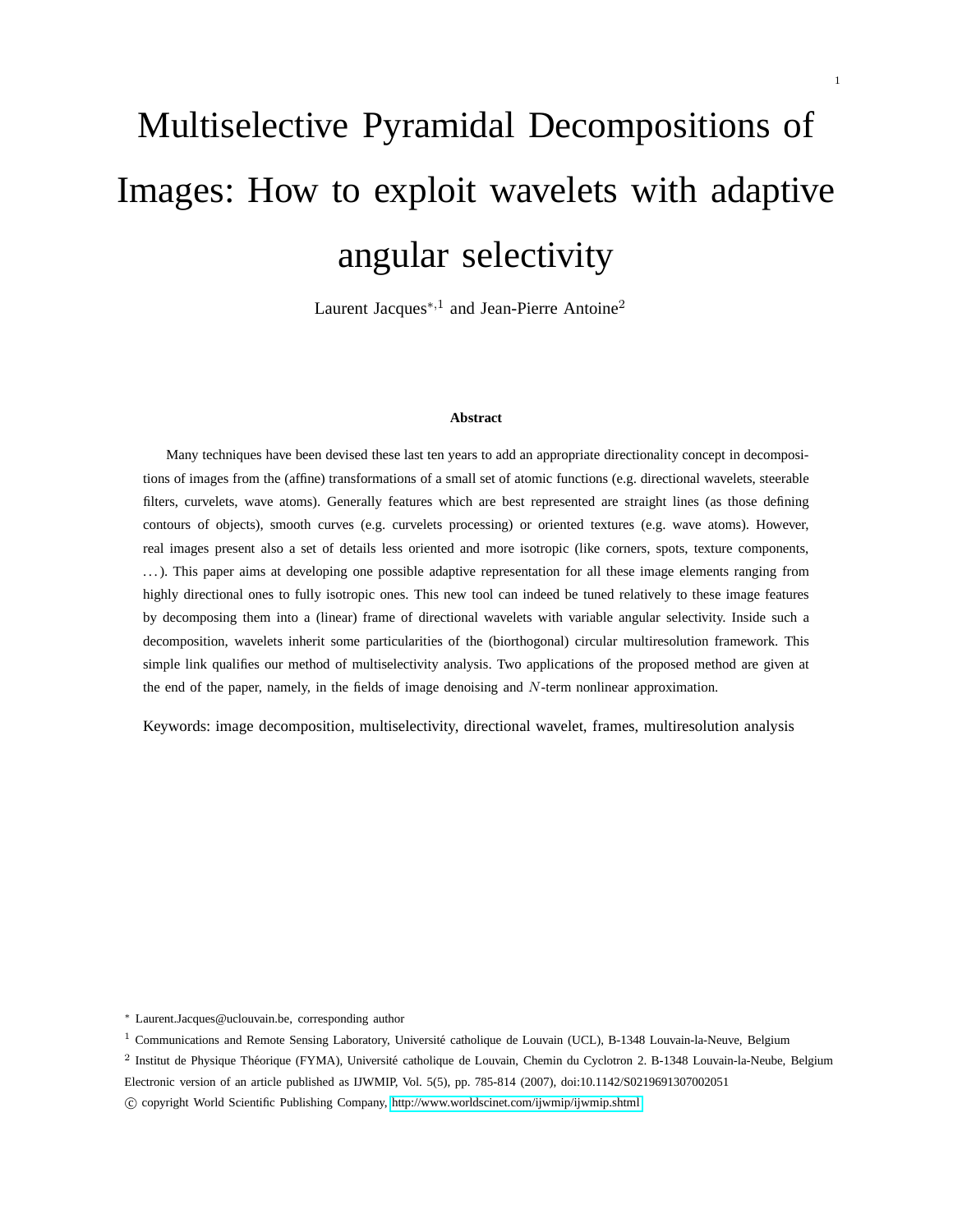# **CONTENTS**

| $\mathbf I$             | <b>INTRODUCTION</b>                        |                                                                                                                               |    |  |
|-------------------------|--------------------------------------------|-------------------------------------------------------------------------------------------------------------------------------|----|--|
| П                       | THE FRAMEWORK                              |                                                                                                                               |    |  |
| $\mathbf{I}$            | BIORTHOGONAL MULTIRESOLUTION ON THE CIRCLE |                                                                                                                               |    |  |
|                         | $III-A$                                    | MRA on the line $\dots \dots \dots \dots \dots \dots \dots \dots \dots \dots \dots \dots \dots \dots \dots \dots \dots \dots$ | 5  |  |
|                         | $III-B$                                    |                                                                                                                               | 6  |  |
| IV                      | ANGULAR MULTISELECTIVITY ANALYSIS          |                                                                                                                               |    |  |
|                         | $IV-A$                                     | Directional Frames                                                                                                            | 8  |  |
|                         | $IV-B$                                     |                                                                                                                               | 9  |  |
|                         | $IV-C$                                     |                                                                                                                               | 10 |  |
|                         | <b>IV-D</b>                                |                                                                                                                               | 11 |  |
| V                       | <b>BEST FRAME SELECTION</b><br>13          |                                                                                                                               |    |  |
| VI                      | <b>DISCRETIZATION</b><br>14                |                                                                                                                               |    |  |
| <b>VII</b>              | <b>IMAGE DENOISING</b>                     |                                                                                                                               | 15 |  |
|                         | VII-A                                      |                                                                                                                               | 15 |  |
|                         | VII-B                                      |                                                                                                                               | 17 |  |
|                         | VII-C                                      |                                                                                                                               | 18 |  |
| VIII                    | <b>NONLINEAR APPROXIMATIONS</b>            |                                                                                                                               |    |  |
|                         | VIII-A                                     |                                                                                                                               | 20 |  |
|                         | VIII-B                                     |                                                                                                                               | 22 |  |
| $\mathbf{I} \mathbf{X}$ | <b>CONCLUSION</b><br>22                    |                                                                                                                               |    |  |
| <b>References</b><br>23 |                                            |                                                                                                                               |    |  |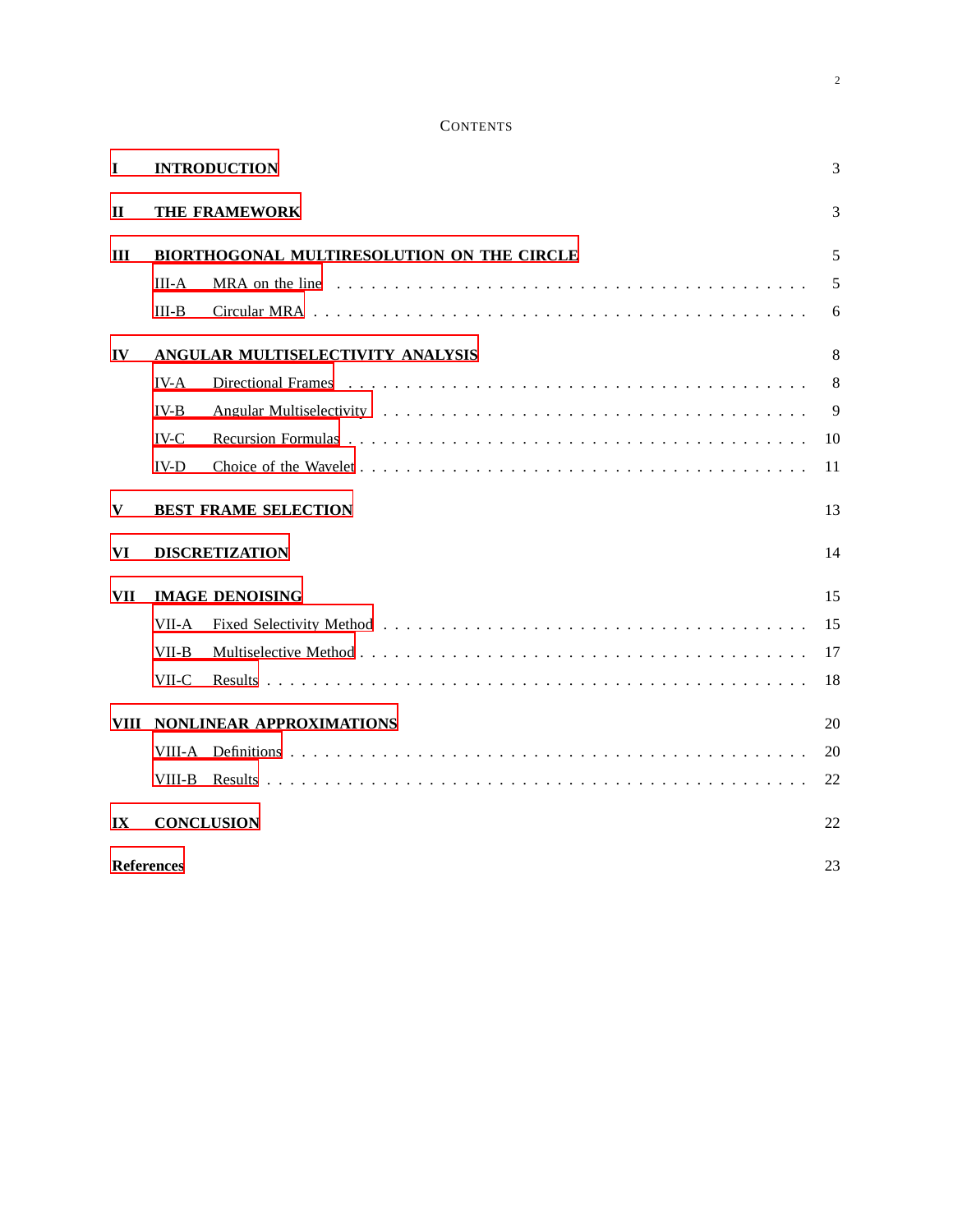#### I. INTRODUCTION

<span id="page-2-0"></span>Real world images contain very different features, ranging from very oriented ones, like straight edges, to more isotropic objects, like corners and spots. Between these two extreme behaviors, we find, for instance, curves with variable curvature radius and texture points. During the last ten years, many techniques have been designed for obtaining good representations of images with oriented features. We may quote, e.g., the work of Antoine, Murenzi, and Vandergheynst on directional wavelets,[\[1\]](#page-22-1), [\[2\]](#page-22-2) that of Simoncelli *et al.* on oriented steerable filters,[\[3\]](#page-22-3), [\[4\]](#page-22-4) that of Candès and Donoho on the curvelet representation,[\[5\]](#page-22-5), [\[6\]](#page-23-0) and that of Demanet and Ying on wave atoms.[\[7\]](#page-23-1)

In this paper, we propose a method based on directional wavelet decomposition for representing the various objects mentioned above adaptively on each point of the image. In order to achieve this result, we will define particular directional wavelets based on a circular multiresolution analysis, whose main property is to combine with each other to form directional frames of different angular selectivity (actually, half-continuous frames, that is, discretized only in scales and angles). A criterion to select the "Best Directional Frame" is then defined.

Finally, we will present in two applications, namely image denoising and  $\tau$ %-term nonlinear approximation (a simple variant of the N-term nonlinear approximation [\[18\]](#page-23-2)), the advantages of the composite multiselective frame over a non-adaptive fixed selectivity method.

## <span id="page-2-4"></span>II. THE FRAMEWORK

<span id="page-2-1"></span>Let us describe an *image* by a continuous function f in  $\mathbb{R}^2$ , i.e. a *light intensity* function in every point  $\vec{x} \in \mathbb{R}^2$ of the image. If  $f \in L^2(\mathbb{R}^2) = \{g(\vec{x}) : ||g|| = \int_{\mathbb{R}^2} |g(\vec{x})|^2 d^2 \vec{x} < \infty\}$  and given an admissible wavelet  $\psi \in$  $L^1(\mathbb{R}^2) \cap L^2(\mathbb{R}^2)$ , the continuous wavelet transform[\[8\]](#page-23-3) of f is

$$
\mathcal{W}_f(\vec{b}, a, \theta) = \langle \psi_{\vec{b}, a, \theta} | f \rangle \tag{2.1}
$$

$$
= \frac{1}{a^2} \int_{\mathbb{R}^2} \psi^*(a^{-1}r_{\theta}^{-1}(\vec{x} - \vec{b})) f(\vec{x}) d^2 \vec{x}
$$
 (2.2)

<span id="page-2-3"></span>
$$
= \frac{1}{(2\pi)^2} \int_{\mathbb{R}^2} \hat{\psi}^*(ar_{\theta}^{-1}\vec{k}) \hat{f}(\vec{k}) e^{i\vec{k}\cdot\vec{b}} d^2\vec{k}, \qquad (2.3)
$$

where \* is the complex conjugation and  $\psi_{\vec{b},a,\theta}$  is an  $L^1(\mathbb{R}^2)$ -normalized copy of  $\psi$ , translated by  $\vec{b} \in \mathbb{R}^2$ , dilated by  $a \in \mathbb{R}_+$  and rotated by  $\theta \in S_1 \simeq [0, 2\pi)$ . In these equations,  $r_\theta$  is the usual  $2 \times 2$  rotation matrix, and the hat denotes the standard Fourier transform on  $L^2(\mathbb{R}^2)$ , that is,  $\hat{f}(\vec{k}) = \int_{\mathbb{R}^2} f(\vec{x}) e^{-i\vec{k}\vec{x}} d^2\vec{x}$ , with inverse  $f(\vec{x}) = (2\pi)^{-2} \int_{\mathbb{R}^2} \hat{f}(\vec{k}) e^{i\vec{k}\vec{x}} d^2\vec{k}$ . We will forget in the sequel the index of  $\mathcal{W}_f$  and we will write simply W.

From now on, we take for  $\psi$  a *directional* wavelet, [\[2\]](#page-22-2), [\[8\]](#page-23-3) that is, a wavelet whose frequency support is essentially contained in a convex cone with apex at the origin. In addition, we assume that  $\psi$  is separable in polar coordinates:

<span id="page-2-2"></span>
$$
\hat{\psi}(\vec{k}) = \rho(k)\,\varphi(\kappa),\tag{2.4}
$$

where  $\vec{k} \equiv (k, \kappa), k = |\vec{k}|, \kappa = \arg \vec{k}, \rho$  is a function in  $L^2(\mathbb{R}, kdk)$  and  $\varphi$  is a positive function in  $L^2(S_1, dk)$ . Notice that if  $\varphi$  has a compact support in  $S_1$  with a width strictly inferior to  $\pi$ , the directional wavelet  $\psi$  is said *conical* since supp  $\hat{\psi}$  is then exactly contained in a convex cone..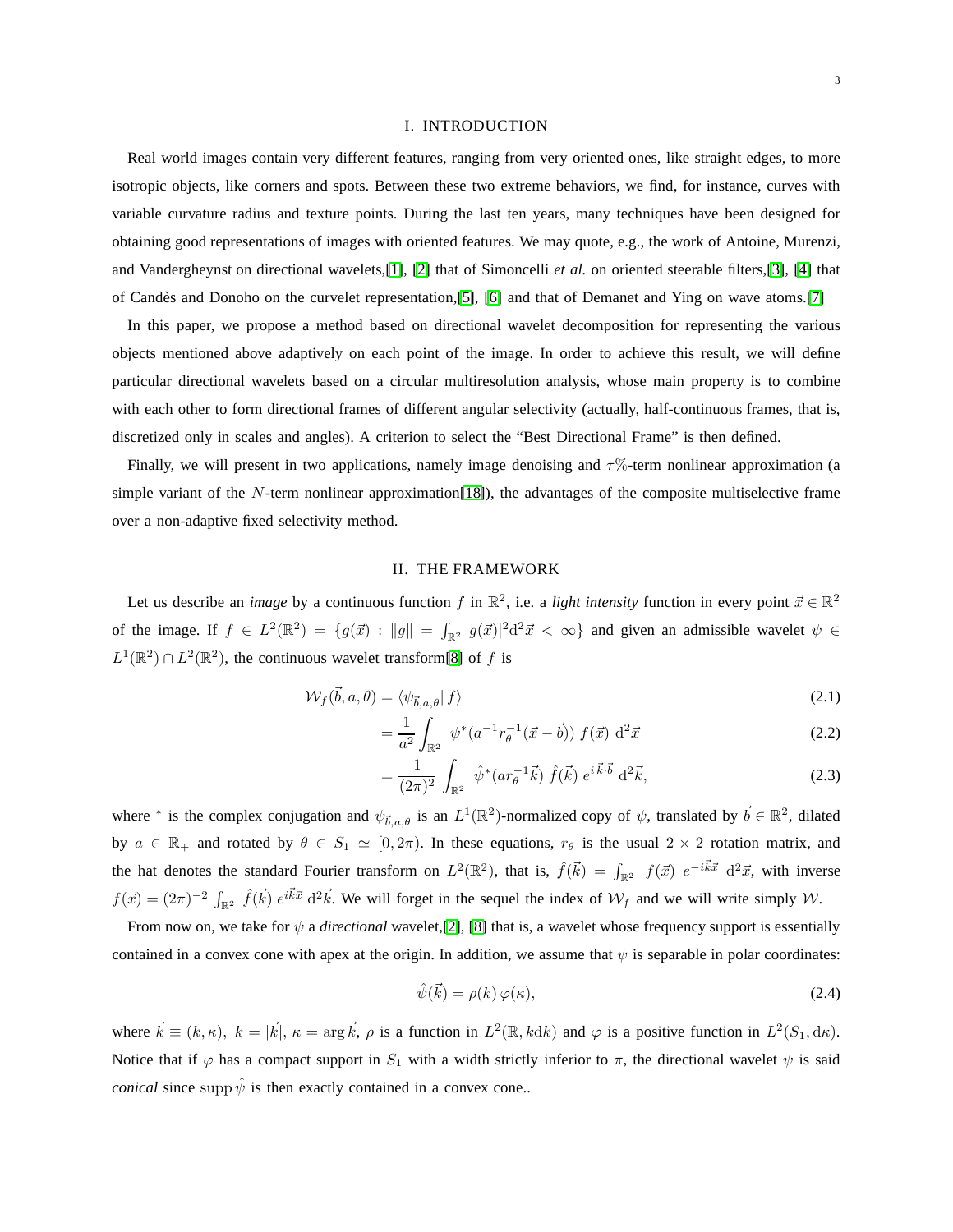A directional wavelet is characterized by its *angular selectivity* (or *Angular Resolving Power*[\[8\]](#page-23-3)), that is, its ability to distinguish features with close orientations. This quantity is by definition inversely proportional to the aperture of the support cone of  $\hat{\psi}$  : the sharper the cone, the higher the angular selectivity. The frequency representation of our separable wavelet  $\psi$  is given in Figure [1.](#page-3-0)



<span id="page-3-0"></span>Fig. 1. Frequency representation of  $\psi$ 

With [\(2.4\)](#page-2-2), the wavelet transform [\(2.3\)](#page-2-3) becomes in polar coordinates

$$
\mathcal{W}(\vec{b}, a, \theta) = \int_{\mathbb{R}_+ \times S_1} \rho^*(ak) \, \varphi^*_{\theta}(\kappa) \, \hat{f}(k, \kappa) \, e^{ikb \cos(\kappa - \beta)} \, k \, dk \, d\kappa,\tag{2.5}
$$

with  $\varphi_{\theta}(\kappa) = \varphi(\kappa - \theta)$ ,  $b = |\vec{b}|$  and  $\beta = \arg \vec{b}$ . The last equation may be rewritten as

<span id="page-3-1"></span>
$$
\mathcal{W}(\vec{b}, a, \theta) = \langle \varphi_{\theta} | R_{\vec{b}, a} \rangle_{S_1},
$$
\n(2.6)

where  $\langle h | g \rangle_{S_1} = \int_{S_1} h^*(\kappa) g(\kappa) d\kappa$  is the scalar product on the circle  $S_1$  of the  $2\pi$ -periodic functions h and g, and

$$
R_{\vec{b},a}(\kappa) = \int_{\mathbb{R}_+} \rho^*(ak) \hat{f}(k,\kappa) e^{ikb\cos(\kappa - \beta)} k \, dk. \tag{2.7}
$$

In other words, the relation  $(2.6)$  means that the wavelet coefficients of the image f can be interpreted as the projection of  $R_{\vec{b},a}$  on a kind of scaling function  $\varphi_\theta$  localized around  $\theta \in S_1$ .

It is now very tempting to add a dilation in this scheme. If  $\varphi$  corresponds to the periodization of a function  $\nu : \mathbb{R} \to \mathbb{R}$ , we may for instance "dilate"  $\varphi$  by dilating  $\nu$ , [\[9\]](#page-23-4) that is,

$$
\varphi_{\epsilon}(\kappa) = \frac{1}{\epsilon} \sum_{n \in \mathbb{Z}} \nu\left(\frac{\kappa}{\epsilon} - n\right), \quad \epsilon \in \mathbb{R}_+.
$$
 (2.8)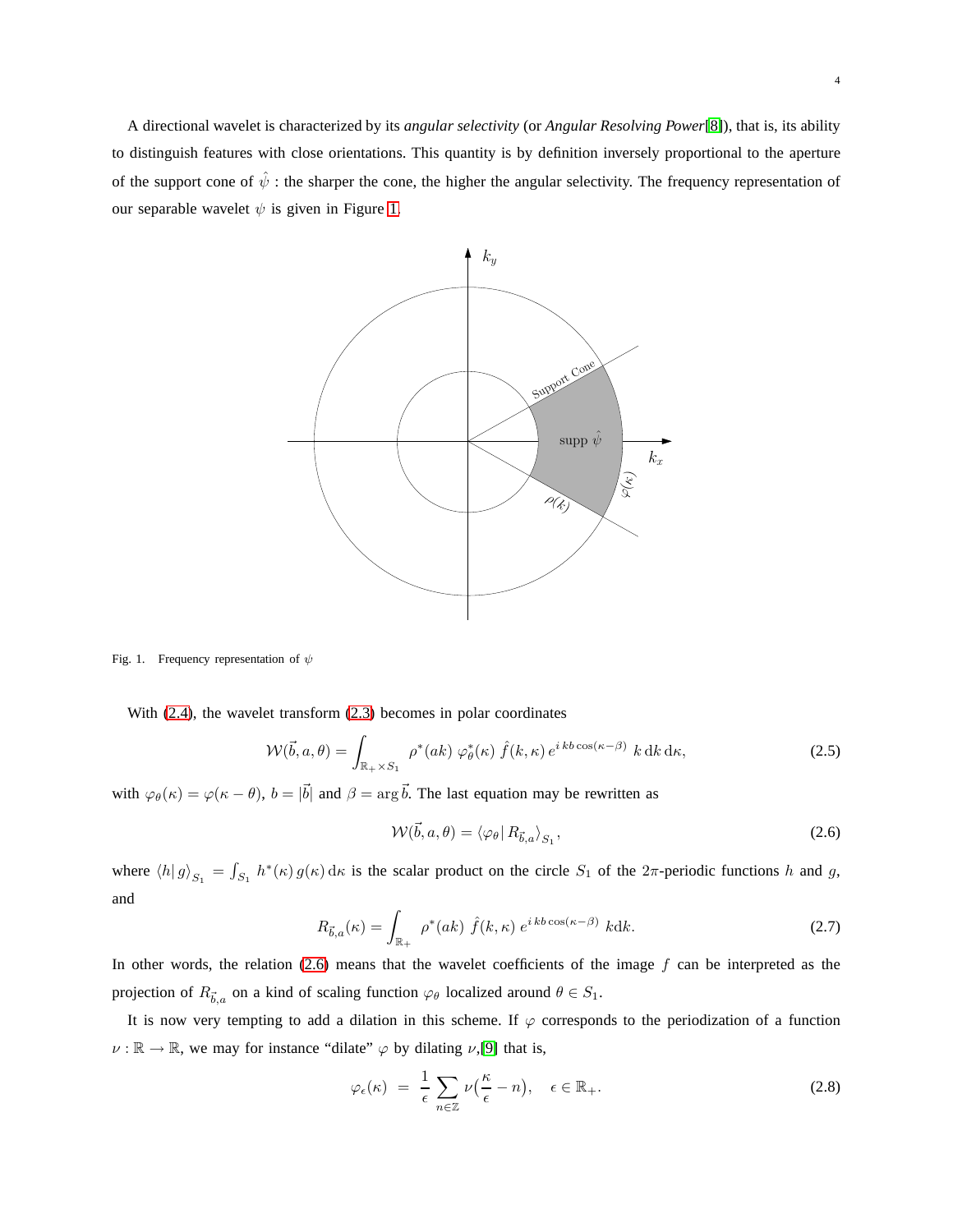Let us replace now  $\varphi_\theta$  in [\(2.6\)](#page-3-1) by the family of functions  $\varphi_{\epsilon,\theta}(\kappa) = \varphi_{\epsilon}(\kappa - \theta)$ , leading to the new coefficients

$$
\mathcal{W}(\vec{b}, a, \epsilon, \theta) = \langle \varphi_{\epsilon, \theta} | R_{\vec{b}, a} \rangle_{S_1}.
$$

Of course, in this five-dimensional parameter space, the redundancy of the transformation is highly increased, but, for each  $\epsilon$ , we have a wavelet

$$
\hat{\psi}_{\epsilon}(\vec{k}) = \rho(k)\,\varphi_{\epsilon}(\kappa),\tag{2.9}
$$

of angular selectivity controlled by  $\epsilon$ . We may expect that isotropic objects in images will be better represented by coefficients  $W(\vec{b}, a, \epsilon, \theta)$  with large  $\epsilon$  (small angular selectivity), whereas very directional ones will correspond to a small  $\epsilon$  (and high angular selectivity). In the next section, we will show how a circular multiresolution framework can clarify these hints.

## III. BIORTHOGONAL MULTIRESOLUTION ON THE CIRCLE

<span id="page-4-0"></span>We start with the usual biorthogonal multiresolution analysis (MRA) on *the line*, that is on  $L^2(\mathbb{R})$ , then, following Daubechies,[\[10\]](#page-23-5) we extend the multiresolution framework to the circle  $C_1 \simeq [0,1)$  (throughout this paper, we reserve the notation  $S_1$  to the circle identified with the interval  $[0, 2\pi)$ .

#### <span id="page-4-1"></span>*A. MRA on the line*

As it is well-known, a multiresolution analysis of  $L^2(\mathbb{R})$  is an increasing sequence of closed subspaces, interpreted as approximation spaces,

$$
\ldots \subset V_{-2} \subset V_{-1} \subset V_0 \subset V_1 \subset V_2 \subset \ldots,\tag{3.1}
$$

with  $\bigcap_{l \in \mathbb{Z}} V_l = \{0\}$  and  $\bigcup_{l \in \mathbb{Z}} V_l$  dense in  $L^2(\mathbb{R})$ , and such that

- (1)  $f(x) \in V_l \Leftrightarrow f(2x) \in V_{l+1}$
- (2) There exists a function  $\phi \in V_0$ , called a *scaling function*, with nonvanishing integral, such that the family  $\{\phi(x - k), k \in \mathbb{Z}\}\$ is a Riesz basis of  $V_0$ .

It follows that, for each  $l \in \mathbb{Z}$ , the family of functions  $\{\phi_{l,n}(t) = 2^{l/2}\phi(2^lt - n) : n \in \mathbb{Z}\}\)$  is a Riesz basis of  $V_l$ .

In the orthogonal case, there exists, for each space  $V_l$  ( $l \in \mathbb{Z}$ ), a complementary subspace  $W_l$ , with scaling and translation properties similar to those of  $V_l$ , such that  $V_{l+1} = V_l \oplus W_l$ . The central result is that  $W_l$  has a Riesz basis  $\{\xi_{l,n}(t) = 2^{l/2} \xi(2^l t - n), n \in \mathbb{Z}\}\$ , and thus  $\{\xi_{l,n}(t) = 2^{l/2} \xi(2^l t - n), l, n \in \mathbb{Z}\}\$  is a Riesz basis of  $L^2(\mathbb{R})$ . The functions  $\xi_{l,n}$  are the wavelets.

The inclusions  $\phi \in V_0 \subset V_1$  and  $\xi \in W_0 \subset V_1$  imply the refinement (or scaling) equations

<span id="page-4-2"></span>
$$
\phi(t) = \sqrt{2} \sum_{n \in \mathbb{Z}} h[n] \phi(2t - n),\tag{3.2}
$$

<span id="page-4-3"></span>
$$
\xi(t) = \sqrt{2} \sum_{n \in \mathbb{Z}} g[n] \phi(2t - n),\tag{3.3}
$$

for certain sequences  $h[n]$  and  $g[n]$  belonging to  $l^2(\mathbb{Z})$ . Denote by  $h(\omega) = \frac{1}{\sqrt{\omega}}$  $\frac{1}{2} \sum_{n \in \mathbb{Z}} h[n]e^{-in\omega}$  and  $g(\omega) =$ √ 1  $\frac{1}{2} \sum_{n \in \mathbb{Z}} g[n] e^{-in\omega}$  the corresponding filters.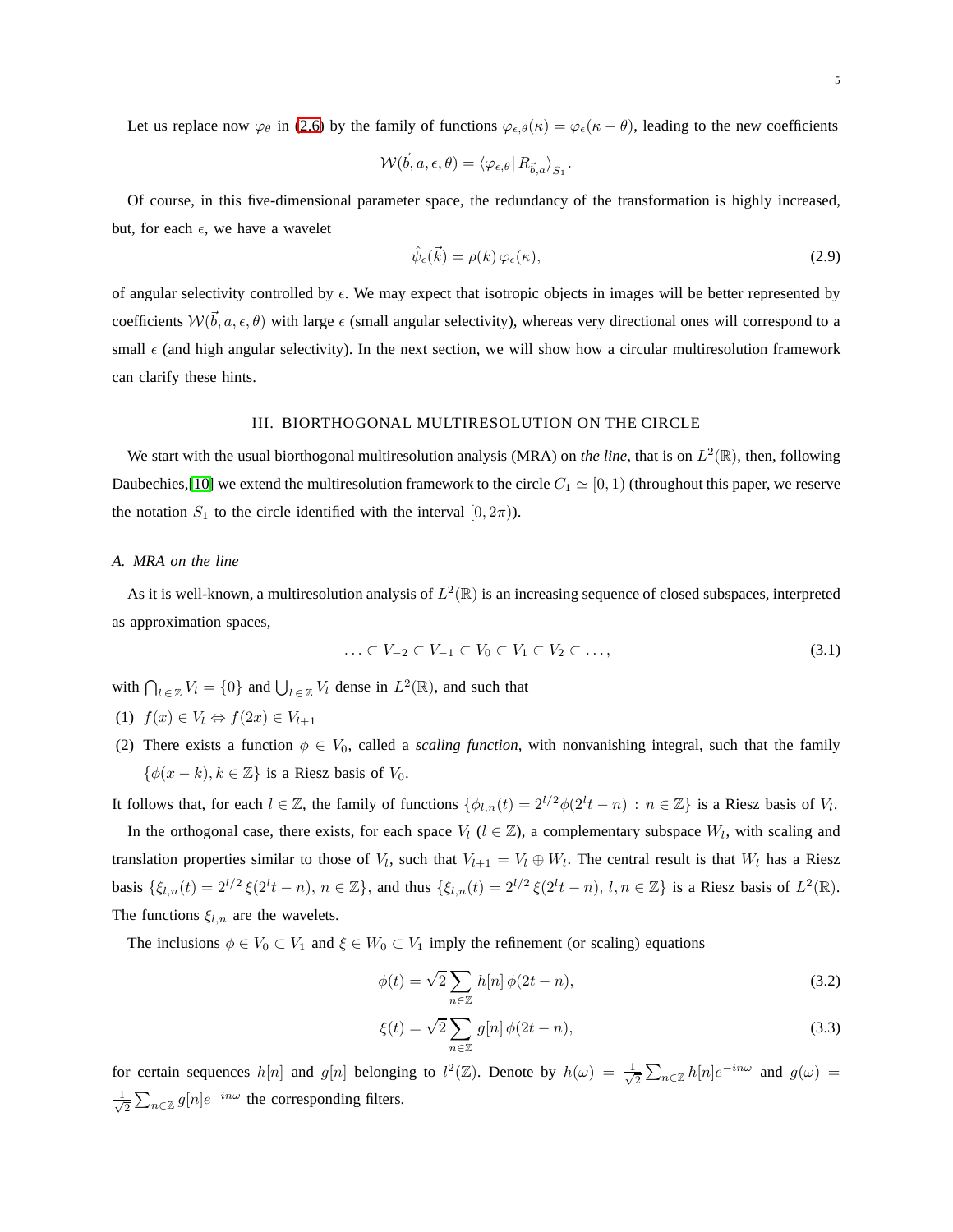<span id="page-5-3"></span>6

We turn now to the biorthogonal case. We take a second multiresolution analysis, with subspaces  $\{\widetilde{V}_l\}$  and  $\{\widetilde{W}_l\}$ , and generating functions  $\widetilde{\phi}$  and  $\widetilde{\xi}$ , respectively, satisfying the biorthogonality relations

$$
\widetilde{V}_l \perp W_l \quad \text{and} \quad \widetilde{W}_l \perp V_l. \tag{3.4}
$$

In other words,  $\widetilde{\phi}$  and  $\widetilde{\xi}$  define Riesz bases  $\{\widetilde{\phi}_{l,n}(t) = 2^{l/2} \widetilde{\phi}(2^l t - n), n \in \mathbb{Z}\}\$  and  $\{\widetilde{\xi}_{l,n}(t) = 2^{l/2} \widetilde{\xi}(2^l t - n), n \in \mathbb{Z}\}\$ of  $V_l$  and  $W_l$ , respectively, and verify the biorthogonality relations

<span id="page-5-2"></span>
$$
\langle \xi_{l,n'} | \tilde{\phi}_{l,n} \rangle = 0, \qquad \langle \phi_{l,n} | \tilde{\xi}_{l,n'} \rangle = 0, \langle \phi_{l,n'} | \tilde{\phi}_{l,n} \rangle = \delta_{n,n'}, \qquad \langle \xi_{l',n'} | \tilde{\xi}_{l,n} \rangle = \delta_{l,l'} \delta_{n,n'},
$$
\n(3.5)

for all  $l, l', n, n' \in \mathbb{Z}$ . Since the corresponding filters  $\{\tilde{h}, g\}$  and  $\{h, \tilde{g}\}$  are linked by the relations

$$
g(\omega) = e^{-i\omega} \widetilde{h}^*(\omega + \pi), \quad \widetilde{g}(\omega) = e^{-i\omega} h^*(\omega + \pi).
$$
 (3.6)

the whole biorthogonal multiresolution analysis is determined from the filters h and  $\tilde{h}$ .

Given any  $f \in L^2(\mathbb{R})$  and any  $L \in \mathbb{Z}$ , the reconstruction formulas read

$$
f = \sum_{n \in \mathbb{Z}} c_L[n] \widetilde{\phi}_{L,n} + \sum_{l=L}^{+\infty} \sum_{n \in \mathbb{Z}} d_l[n] \widetilde{\xi}_{l,n}
$$
 (3.7)

$$
=\sum_{l\in\mathbb{Z}}\sum_{n\in\mathbb{Z}}d_{l}[n]\,\tilde{\xi}_{l,n},\tag{3.8}
$$

with  $c_l[n] = \langle \phi_{l,n} | f \rangle$  and  $d_l[n] = \langle \xi_{l,n} | f \rangle$  for  $l, n \in \mathbb{Z}$ .

Finally, the refinement equations entail that the coefficients  $c_l$  and  $d_l$  satisfy recursion formulas which allow their fast computation, namely,

<span id="page-5-4"></span>
$$
c_l[n] = I h * c_{l+1} [2n],
$$
  
\n
$$
d_l[n] = I g * c_{l+1} [2n],
$$
  
\n
$$
c_{l+1}[n] = \tilde{h} * U c_l [n] + \tilde{g} * U d_l [n],
$$
\n(3.9)

where, for any sequence  $q \in l^2(\mathbb{Z})$ ,  $I q[n] = q[-n]$  and

<span id="page-5-5"></span>
$$
Uq[n] = \begin{cases} q[n/2] & \text{if } n \text{ is even,} \\ 0 & \text{if } n \text{ is odd,} \end{cases}
$$
 (3.10)

that is, the operation  $q \mapsto Uq$  represents oversampling by a factor of 2. We use also the standard convolution  $*$  of two sequences defined by

$$
u * v[n] = \sum_{m \in \mathbb{Z}} u[n-m] v[m]. \tag{3.11}
$$

# <span id="page-5-0"></span>*B. Circular MRA*

Consider a multiresolution analysis of  $L^2(\mathbb{R})$ , such as described in the previous section, with generating functions<sup>[1](#page-5-1)</sup>  $\phi^{\mathbb{R}}(t)$  and  $\xi^{\mathbb{R}}(t)$  well localized in space, in the sense that  $\exists \epsilon > 0$  such that  $|\phi^{\mathbb{R}}(t)|, |\xi^{\mathbb{R}}(t)| \leq C(1+|t|)^{-1-\epsilon}$ . The

<span id="page-5-1"></span><sup>1</sup>In the sequel, we will add the label  $(\cdot)^{\mathbb{R}}$  to every functions related to a MRA on  $L^2(\mathbb{R})$ .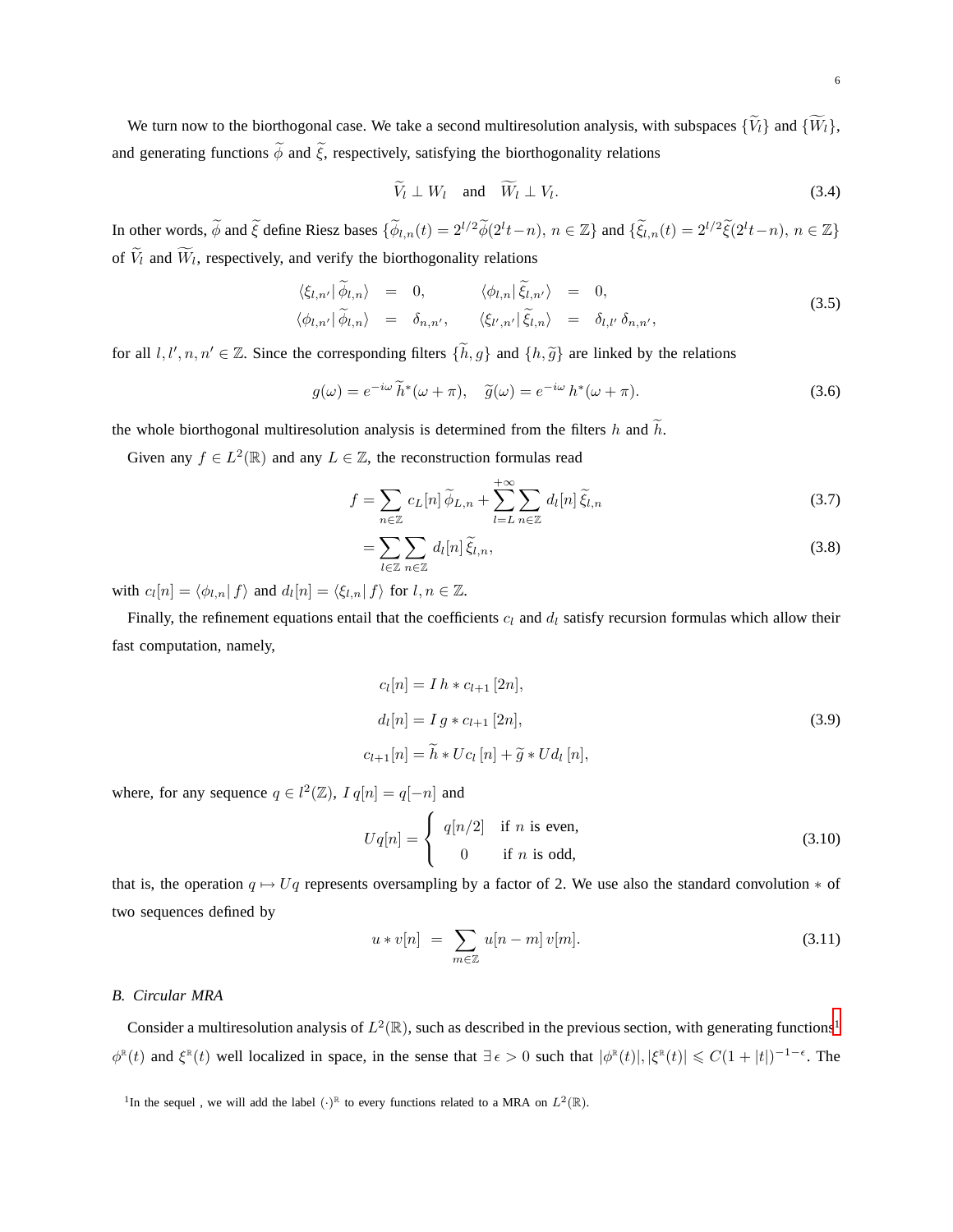periodized version of  $\phi_{l,n}^{\mathbb{R}}$  is

$$
\phi_{l,n}(t) = \sum_{m \in \mathbb{Z}} \phi_{l,n}^{\mathbb{R}}(t+m)
$$
\n(3.12)

and similarly for  $\xi_{l,n}^{\mathbb{R}}$ , and also for the dual functions  $\phi^{\mathbb{R}}$  and  $\zeta^{\mathbb{R}}$ , leading to  $\xi_{l,n}$ ,  $\phi_{l,n}$  and  $\xi_{l,n}$ .

Hence, from the subspaces  $V_l^{\mathbb{R}}, W_l^{\mathbb{R}} \in L^2(\mathbb{R})$ , generated by  $\{\phi_{l,n}^{\mathbb{R}}, n \in \mathbb{Z}\}\$  and  $\{\xi_{l,n}^{\mathbb{R}}, n \in \mathbb{Z}\}\$ , respectively, we deduce the subspaces  $V_l$ ,  $W_l \in L^2(C_1)$ , generated by  $\{\phi_{l,n}, n \in \mathbb{Z}\}\$  and  $\{\xi_{l,n}, n \in \mathbb{Z}\}\$ , respectively. In the same way, the dual subspaces  $V_l$ ,  $W_l$  induce the periodic subspaces  $V_l$ ,  $W_l$ . It is easy to see that these new spaces are finite dimensional, since

$$
\phi_{l,n} = \phi_{l,n+2^{l}r}, \quad \xi_{l,n} = \xi_{l,n+2^{l}r}, \tag{3.13}
$$

for all  $l \geq 0$ ,  $n \in \mathbb{Z}$  and  $r \in \mathbb{Z}$ . Therefore, dim  $V_l = \dim W_l = 2^l$  and the dual spaces have the same dimension.

In addition, from the periodicity of the circle, the scale parameter  $l$  is restricted to positive values. Indeed, if  $\sum_{m\in\mathbb{Z}}\,h[2m]=\sum_{m\in\mathbb{Z}}\,h[2m+1]=\frac{1}{\sqrt{2}}$  $\frac{1}{2}$ , then  $\phi^{\mathbb{R}}$  realizes a partition of the line,[\[10\]](#page-23-5) that is,  $\sum_{m \in \mathbb{Z}} \phi^{\mathbb{R}}(t-m) = 1$ for all  $t \in \mathbb{R}$ . Under the same assumption, we have also  $\sum_{m \in \mathbb{Z}} \xi^{\mathbb{R}}(t - \frac{m}{2}) = 0$ .

Therefore,  $\phi_{0,n} = 1$  and  $\xi_{-1,n} = 0$  for all  $n \in \mathbb{Z}$ . The spaces  $V_0$  and  $W_{-1}$  are thus respectively the set of the constant functions on [0, 1) and the null function set  $\{0\}$ . In consequence, from now on, we will restrict l to positive integers.

Notice that the orthogonality [\(3.5\)](#page-5-2) between  $V_l$  and  $\widetilde{W}_l$  (resp. between  $\widetilde{V}_l$  and  $W_l$ ) is inherited from the one between  $V_l$  and  $\widetilde{W}_l$  (resp. between  $\widetilde{V}_l$  and  $W_l$ ),[\[10\]](#page-23-5) that is,

$$
\langle \xi_{l,n} | \tilde{\phi}_{l,n'} \rangle_{C_1} = 0, \quad \text{etc.}, \quad l, l' \in \mathbb{N}, \ 0 \le n < 2^l, \ 0 \le n' < 2^{l'}.
$$
\n
$$
(3.14)
$$

In conclusion, since the dilations are performed before the periodization of the nonperiodic functions,  $\phi$ ,  $\xi$ ,  $\phi$ and  $\tilde{\xi}$  generate a biorthogonal multiresolution analysis with subspaces  $V_l \subset V_{l+1}$ ,  $W_l \subset W_{l+1}$ ,  $\tilde{V}_l \subset \tilde{V}_{l+1}$  and  $\widetilde{W}_l \subset \widetilde{W}_{l+1}$ .

Notice that, for  $l \in \mathbb{N}^*$ , the scaling rules [\(3.2\)](#page-4-2) and [\(3.3\)](#page-4-3) become

<span id="page-6-0"></span>
$$
\phi_{l-1,0}(t) = \sqrt{2} \sum_{n=0}^{2^l - 1} h_l[n] \phi_{l,n}(t),
$$
\n(3.15)

<span id="page-6-1"></span>
$$
\xi_{l-1,0}(t) = \sqrt{2} \sum_{n=0}^{2^l - 1} g_l[n] \phi_{l,n}(t), \qquad (3.16)
$$

where  $q_l[n] = \sum_{m \in \mathbb{Z}} q[n+2^l m]$  is the  $2^l$ -periodization of the sequence  $q[n]$ . The dual periodic refinement equations are obtained in the same way.

The reconstruction formula [\(3.7\)](#page-5-3) now becomes

$$
f = c_0[0] + \sum_{l \in \mathbb{N}} \sum_{n=0}^{2^l - 1} d_l[n] \tilde{\xi}_{l,n},
$$
\n(3.17)

with  $c_l[n] = \langle \phi_{l,n} | f \rangle_{C_1}$  and  $d_l[n] = \langle \xi_{l,n} | f \rangle_{C_1}$ . Remark that  $c_0[0] = \langle f \rangle_{C_1} = \int_{C_1} f$ , since  $\phi_{0,0} = 1$ .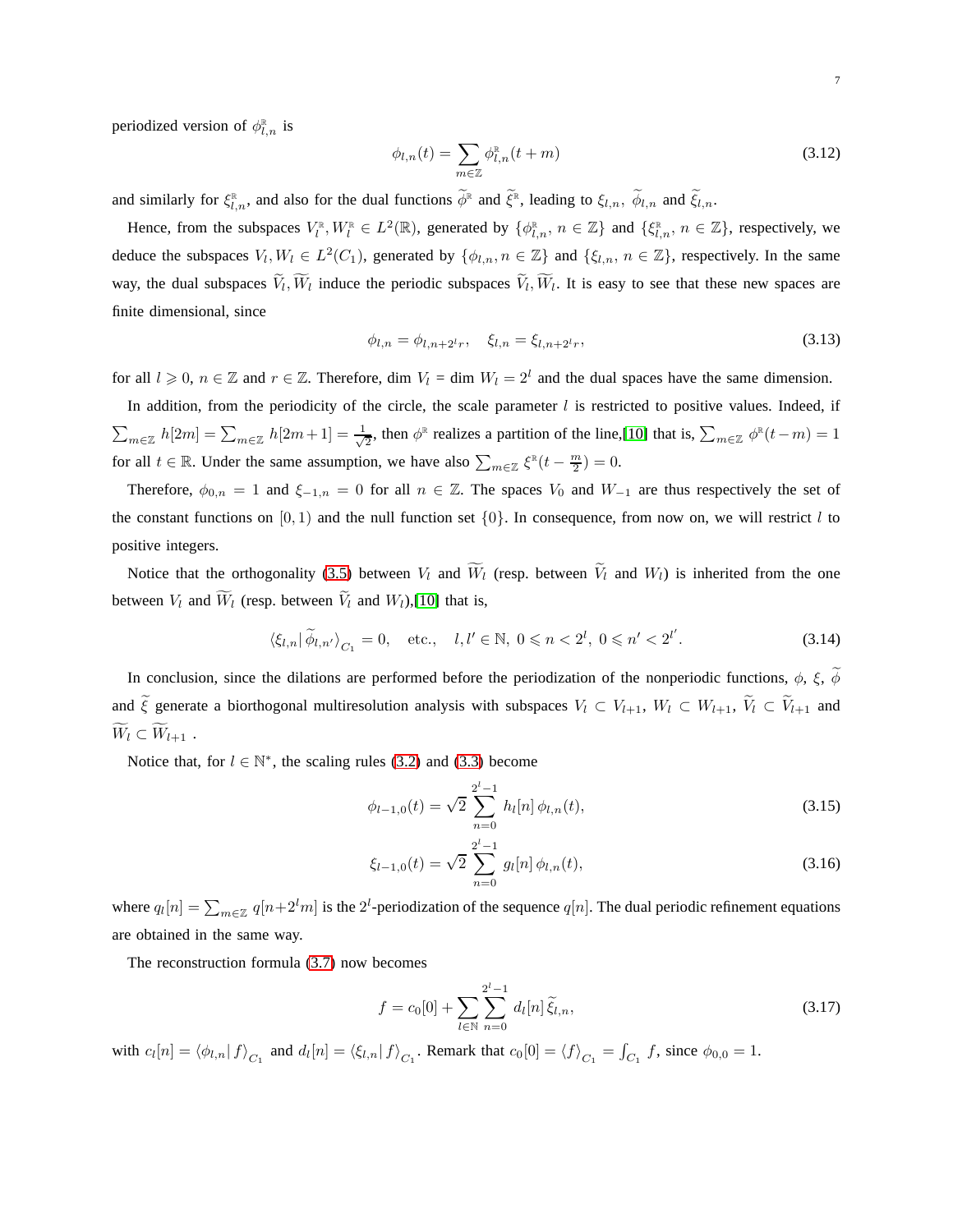Finally, the recursion rules [\(3.9\)](#page-5-4) become

<span id="page-7-4"></span>
$$
c_{l-1}[n] = I h_l \star c_l [2n],
$$
  
\n
$$
d_{l-1}[n] = I g_l \star c_l [2n],
$$
  
\n
$$
c_{l+1}[n] = \tilde{h}_{l+1} \star U c_l [n] + \tilde{g}_{l+1} \star U d_l [n],
$$
\n(3.18)

where  $\star$  denotes the circular convolution defined as,

$$
u * v[n] = \sum_{m=0}^{P-1} u[n-m \bmod P] v[m], \qquad (3.19)
$$

<span id="page-7-0"></span>for two sequences  $u$  and  $v$  of length  $P$ .

## IV. ANGULAR MULTISELECTIVITY ANALYSIS

The circular multiresolution framework developed in the previous section can be used to define new 2-D wavelets with multiple, but controlled, angular selectivities.[\[17\]](#page-23-6) As we see below, their main properties are

- they combine with each other in a pyramidal scheme to form less selective directional wavelets until one obtains a totally isotropic one;
- <span id="page-7-1"></span>• they define for each *selectivity level* a linear directional frame.

#### *A. Directional Frames*

We begin by recalling the definition of a linear directional frame. According to the theory of dyadic (or half-continuous) frames, [\[8\]](#page-23-3), [\[11\]](#page-23-7) the continuous wavelet transform given in  $(2.1)$  can be discretized in its parameters a and  $\theta$ , while preserving a perfect reconstruction formula.

Indeed, let  $\psi \in L^1(\mathbb{R}^2) \cap L^2(\mathbb{R}^2)$  be a polar separable wavelet of the form [\(2.4\)](#page-2-2). Given a dyadic sampling of the scales  $a_j = a_0 2^{-j}$  ( $j \in \mathbb{Z}$ ,  $a_0 \in \mathbb{R}_+$ ) and a regular sampling of the angles  $\theta_n = \frac{2\pi}{K} n$  ( $0 \le n \le K$ ,  $K \in \mathbb{N}^*$ ), assume that the *frame property* is satisfied, that is, there are two positive constants m, M such that

$$
\mathsf{m} \leqslant \sum_{j\in\mathbb{Z}}\sum_{n=0}^{K-1} |\rho(a_j k)|^2 |\varphi(\kappa - \theta_n)|^2 \leqslant \mathsf{M}.\tag{4.1}
$$

Then, there exists a (nonunique) dual wavelet  $\tilde{\psi}$  which yields the following reconstruction formula for any  $f \in$  $L^2(\mathbb{R}^2)$ :

<span id="page-7-2"></span>
$$
f(\vec{x}) = \sum_{j \in \mathbb{Z}} \sum_{n=0}^{K-1} \mathcal{W}_{j,n} * \widetilde{\psi}_{a_j,\theta_n}(\vec{x}), \quad \text{a.e. on } \mathbb{R}^2,
$$
 (4.2)

where  $*$  stands here for the standard convolution between two functions of  $L^2(\mathbb{R}^2)$ .

A particular case ('linear frame') arises when

<span id="page-7-3"></span>
$$
\sum_{j\in\mathbb{Z}}\sum_{n=0}^{K-1} \rho(a_j k)\,\varphi(\kappa - \theta_n) = A, \quad A \in \mathbb{R}_+^* \; . \tag{4.3}
$$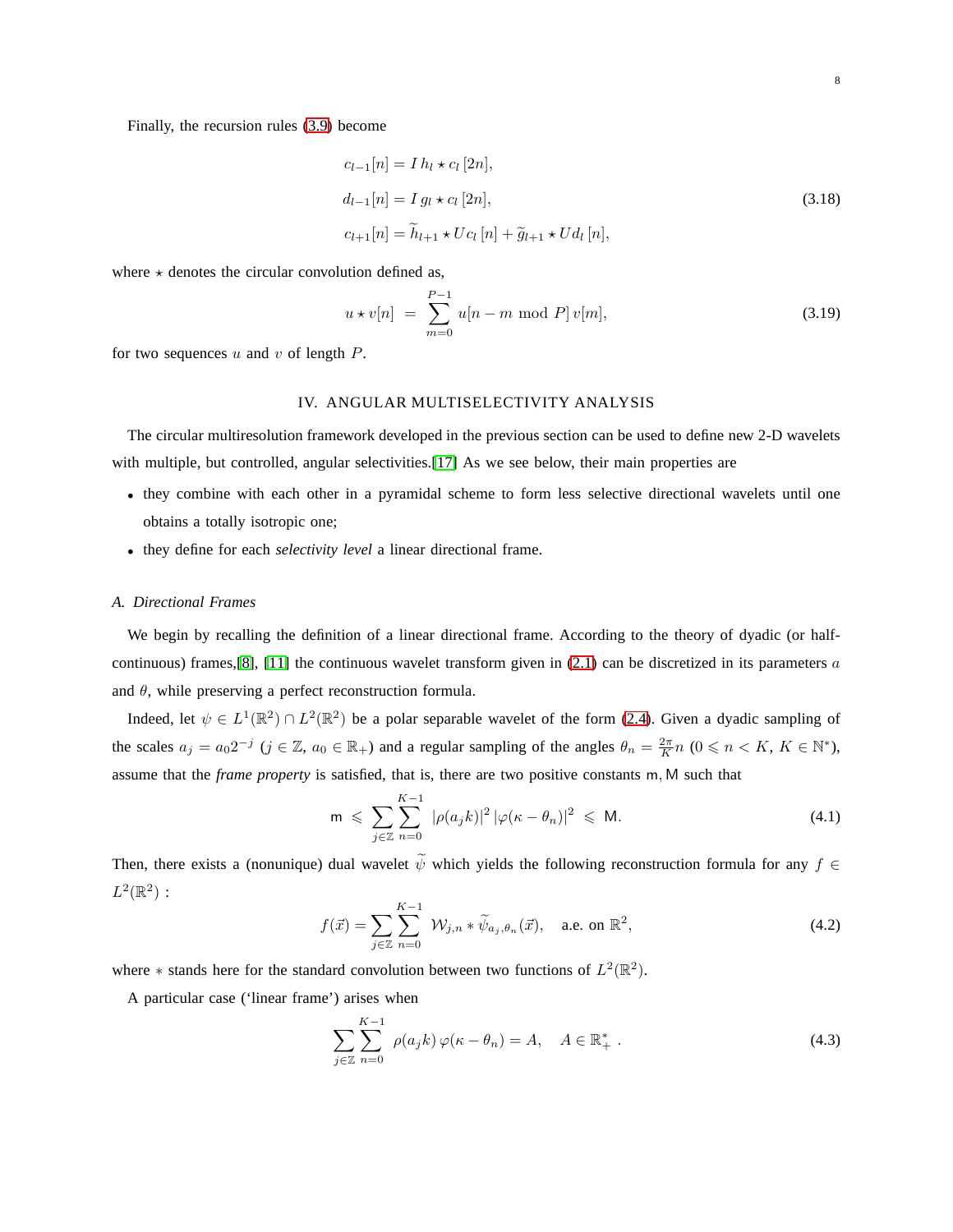Then,  $\psi$  is simply a Dirac distribution  $\delta^{(2)}(\vec{x})$  and the reconstruction formula [\(4.2\)](#page-7-2) reduces to a Littlewood-Paley decomposition

<span id="page-8-1"></span>
$$
f(\vec{x}) = \frac{1}{A} \sum_{j \in \mathbb{Z}} \sum_{n=0}^{K-1} \mathcal{W}_{j,n}(\vec{x}).
$$
 (4.4)

## <span id="page-8-0"></span>*B. Angular Multiselectivity*

As we have seen in Section [II,](#page-2-1) when the wavelet  $\psi$  has the form [\(2.4\)](#page-2-2), then the resulting 2-D continuous wavelet transform  $W(\vec{b}, a, \theta)$  of an image  $f \in L^2(\mathbb{R}^2)$  is given by the scalar product

$$
\mathcal{W}(\vec{b}, a, \theta) = \langle \varphi_{\theta} | R_{\vec{b}, a} \rangle_{S_1}.
$$
\n(4.5)

Given a biorthogonal multiresolution analysis of the circle with a scaling function  $\phi$  and a wavelet  $\xi$ , we apply the discretization of Section [IV-A](#page-7-1) and project  $R_{\vec{b},j} := R_{\vec{b},a_j}$  onto the functions  $\varphi_{l,n}(\kappa) = \varphi_{l,n}\left(\frac{\kappa}{2\pi}\right)$  and  $\eta_{l,n}(\kappa) =$  $\xi_{l,n}\left(\frac{\kappa}{2\pi}\right)$ . This gives rise to the new coefficients

$$
\mathcal{W}_{j,l,n}^{\mathrm{a}}(\vec{b}) = \langle \varphi_{l,n} | R_{\vec{b},j} \rangle_{S_1},\tag{4.6}
$$

$$
\mathcal{W}_{j,l,n}^{\mathrm{d}}(\vec{b}) = \langle \eta_{l,n} | R_{\vec{b},j} \rangle_{S_1},\tag{4.7}
$$

$$
\mathcal{W}_j^i(\vec{b}) = \langle \varphi_{0,0} | R_{\vec{b},j} \rangle_{S_1} = \langle 1 | R_{\vec{b},j} \rangle_{S_1},\tag{4.8}
$$

for  $l \in \mathbb{N}$  and  $n \in [0, 2^l)$ . These amount respectively to the projection of the image f on translated and dilated copies of the functions  $\psi_{l,n}^{\text{a}}, \psi_{l,n}^{\text{d}}$  and  $\psi^{\text{i}}$  defined in frequency space by

$$
\hat{\psi}_{l,n}^{\mathbf{a}}(\vec{k}) = \rho(k)\,\varphi_{l,n}(\kappa),\tag{4.9}
$$

$$
\hat{\psi}_{l,n}^{\mathbf{d}}(\vec{k}) = \rho(k)\,\eta_{l,n}(\kappa),\tag{4.10}
$$

$$
\hat{\psi}^i(\vec{k}) = \hat{\psi}_{0,0}^{\text{a}}(\vec{k}) = \rho(k),\tag{4.11}
$$

where the exponent a stands for angular *approximation*, d for angular *details*, and *i* for *isotropic*.

The full parametrization of the  $L^1(\mathbb{R}^2)$ -normalized wavelets reads

$$
\psi_{\vec{b},j,l,n}^{\mathbf{a}}(\vec{x}) = a_j^{-2} \psi_{l,n}^{\mathbf{a}}\left(\frac{\vec{x} - \vec{b}}{a_j}\right),\tag{4.12}
$$

and similarly for  $\psi^{\text{d}}_{\vec{b},j,l,n}(\vec{x})$  and  $\psi^{\text{i}}_{\vec{b},j}$ .

Besides the scale and translation parameters  $a_i$  and  $\vec{b}$ , the rotation of the 2-D wavelets is obviously given by the parameter  $n \in [0, 2^l)$  which precisely translates a function on  $S^1$  by an angle  $n \frac{2\pi}{2^l}$ . Since the aperture of the cones containing these wavelets in frequency space is proportional to  $2^{-l}$ , the angular selectivity of  $\psi_{l,n}^{\text{a}}$  and  $\psi_{l,n}^{\text{d}}$ is proportional to  $2^l$  (see Section [II\)](#page-2-1). Keeping that in mind, we will call the parameter  $l$  the *(angular) selectivity level*.

We have thus generated a new family of wavelets,  $\{\psi_{l,n}^{\text{a}}, \psi_{l,n}^{\text{d}}, \psi^i\}$  ranging from very directional ones to a totally isotropic one, depending on the value of l.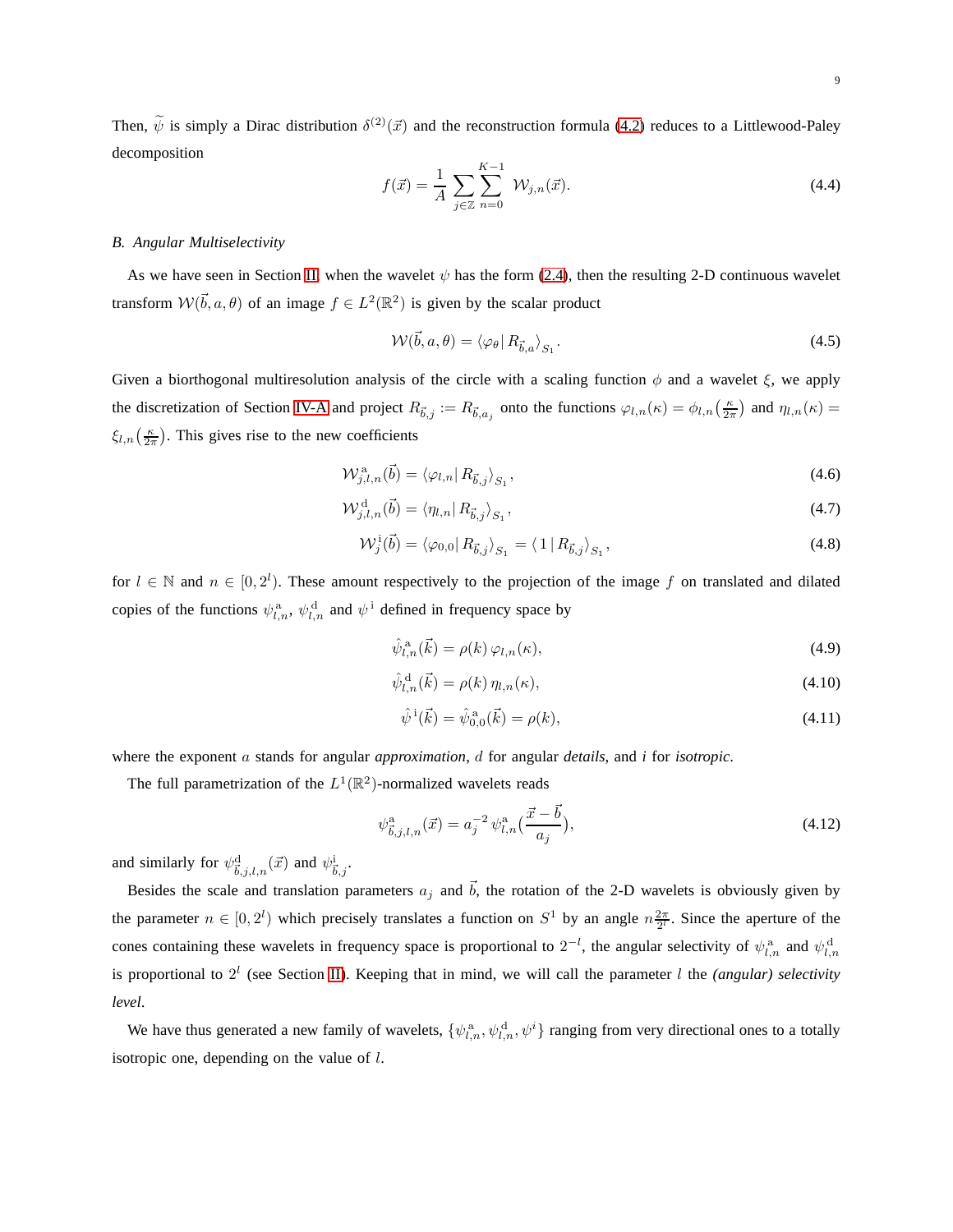<span id="page-9-7"></span>a linear frame.

*Proposition 1:* Let  $a_j = a_0 2^{-j}$  be a dyadic scale discretization. If  $\sum_{j \in \mathbb{Z}} \rho(a_j k) = 1$  a.e. for  $k \in \mathbb{R}_+$ , then, for any  $l \in \mathbb{N}$ , the family  $\{\psi_{j,l,n}^a : j \in \mathbb{Z}, 0 \leqslant n < 2^l\}$  is a linear frame of  $L^2(\mathbb{R}^2)$ , i.e., it obeys [\(4.3\)](#page-7-3) with  $A = 2^{l/2}$ .

This is a simple consequence of the fact that  $\phi^R$  realizes a partition of the line, i.e.  $\sum_{m\in\mathbb{Z}}\phi^R(t+m)=1$  for all  $t \in \mathbb{R}$ . Indeed, with  $u = \frac{\kappa}{2\pi}$ ,

$$
\sum_{j\in\mathbb{Z}}\sum_{n=0}^{2^l-1}\hat{\psi}_{j,l,n}^{\mathbf{a}}(\vec{k})=\sum_{j\in\mathbb{Z}}\sum_{n=0}^{2^l-1}\rho(a_jk)\,\varphi_{l,0}(\kappa-n\frac{2\pi}{2^l})=\sum_{n=0}^{2^l-1}\,\phi_{l,0}(u-\frac{n}{2^l})\tag{4.13}
$$

$$
=2^{\frac{l}{2}}\sum_{m\in\mathbb{Z}}\sum_{n=0}^{2^l-1}\phi^{\mathbb{R}}(2^lu+2^lm-n)
$$
\n(4.14)

$$
=2^{\frac{1}{2}},\tag{4.15}
$$

<span id="page-9-0"></span>and [\(4.3\)](#page-7-3) is satisfied.

## *C. Recursion Formulas*

For any  $l \in \mathbb{N}^*$ ,  $\varphi$  and  $\eta$  verify simple extensions of the scaling rules [\(3.15\)](#page-6-0) and [\(3.16\)](#page-6-1):

<span id="page-9-1"></span>
$$
\varphi_{l-1,0}(\kappa) = \sum_{n=0}^{2^l - 1} h_l[n] \varphi_{l,n}(\kappa), \qquad (4.16)
$$

<span id="page-9-5"></span><span id="page-9-4"></span><span id="page-9-2"></span>
$$
\eta_{l-1,0}(\kappa) = \sum_{n=0}^{2^l - 1} g_l[n] \varphi_{l,n}(\kappa).
$$
\n(4.17)

We have also, for  $l \in \mathbb{N}$ ,

<span id="page-9-3"></span>
$$
\varphi_{l+1,n}(\kappa) = \sum_{n'=0}^{2^l-1} \widetilde{h}_{l+1}[n-2n']\,\varphi_{l,n}(\kappa) + \sum_{n'=0}^{2^l-1} \widetilde{g}_{l+1}[n-2n']\,\eta_{l,n}(\kappa) \tag{4.18}
$$

If we project [\(4.16\)](#page-9-1), [\(4.17\)](#page-9-2) and [\(4.18\)](#page-9-3) onto  $R_{\vec{b},j}$ , we obtain the following relations for the decomposition:

$$
\mathcal{W}_{j,l-1,n}^{\mathbf{a}}(\vec{b}) = \sum_{n'=0}^{2^l-1} h_l^*[n'-2n] \mathcal{W}_{j,l,n'}^{\mathbf{a}}(\vec{b}) = (\bar{h}_l \star \mathcal{W}_{j,l,.}^{\mathbf{a}}(\vec{b}))_{2n},
$$
\n(4.19)

<span id="page-9-6"></span>
$$
\mathcal{W}_{j,l-1,n}^{\mathrm{d}}(\vec{b}) = \sum_{n'=0}^{2^l-1} g_l^* [n'-2n] \mathcal{W}_{j,l,n'}^{\mathrm{a}}(\vec{b}) = (\bar{g}_l \star \mathcal{W}_{j,l}^{\mathrm{a}}(\vec{b}))_{2n},
$$
\n(4.20)

where we write  $\bar{u} = I u^*$  for any sequence u.

As for the reconstruction, we get

$$
\mathcal{W}_{j,l+1,n}^{a}(\vec{b}) = \sum_{n'=0}^{2^{l}-1} \widetilde{h}_{l+1}^{*}[n-2n'] \mathcal{W}_{j,l,n'}^{a}(\vec{b}) + \sum_{n'=0}^{2^{l}-1} \widetilde{g}_{l+1}^{*}[n-2n'] \mathcal{W}_{j,l,n'}^{d}(\vec{b})
$$

$$
= (\widetilde{h}_{l+1}^{*} \star U \mathcal{W}_{j,l,.}^{a}(\vec{b}))_{n} + (\widetilde{g}_{l+1}^{*} \star U \mathcal{W}_{j,l,.}^{d}(\vec{b}))_{n}.
$$
(4.21)

Note that the oversampling operation U as well as the circular convolution  $\star$  are performed on the angular parameter of the wavelet coefficients, as in [\(3.10\)](#page-5-5) and [\(3.18\)](#page-7-4). The notation  $(\cdot)_n$  means simply that we select the  $n^{\text{th}}$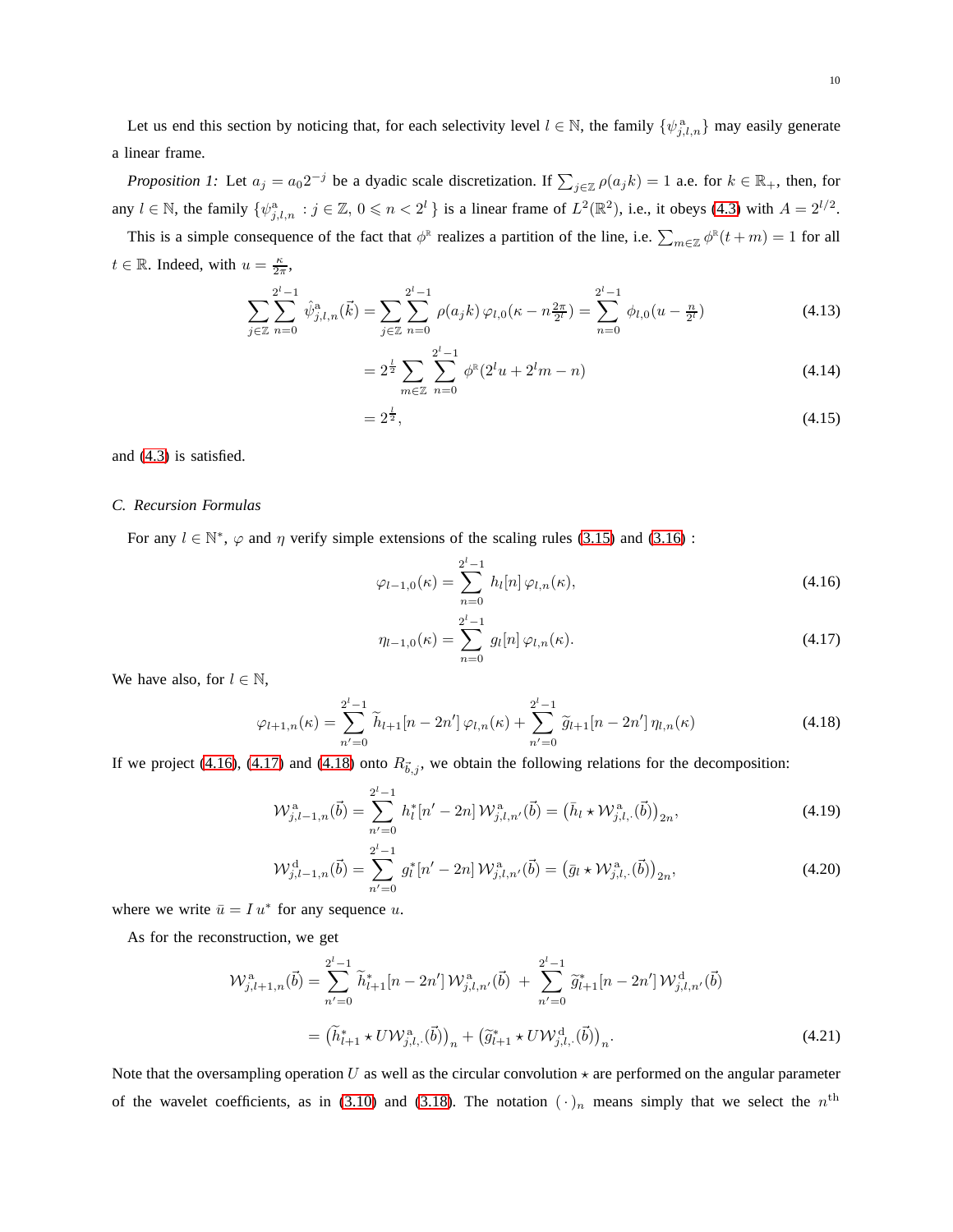angular element of this convolution. These relations are summarized in Figs. [2](#page-10-1) and [3](#page-10-2) where the operator  $D$  is the downsampling operator which turns a sequence u of length  $2P$  into a sequence  $(Du)[n] = u[2n]$  of length P.



<span id="page-10-1"></span>Fig. 2. Decomposition of the wavelet coefficients according to their angular selectivity

$$
\mathcal{W}_{j}^{\mathbf{i}}(\vec{b}) \qquad \qquad \overbrace{\begin{array}{c}\n\mathbf{U} \\
\mathbf{V}_{j,-1,n}^{\mathbf{a}}(\vec{b})\n\end{array}}^{\mathbf{W}_{j,-1,n}^{\mathbf{a}}(\vec{b})} \qquad\n \mathcal{W}_{j,-1,n}^{\mathbf{a}}(\vec{b}) \qquad \qquad \overbrace{\begin{array}{c}\n\mathbf{U} \\
\mathbf{U}\n\end{array}}^{\mathbf{W}_{j,-1,n}^{\mathbf{a}}(\vec{b})} \qquad\n \mathcal{W}_{j,0,0}^{\mathbf{d}}(\vec{b}) \qquad\n \qquad\n \mathcal{W}_{j,-1,n}^{\mathbf{d}}(\vec{b}) \qquad \qquad\n \mathcal{W}_{j,-1,n}^{\mathbf{d}}(\vec{b}) \qquad \qquad\n \mathcal{W}_{j,-1,n}^{\mathbf{d}}(\vec{b}) \qquad\n \qquad\n \mathcal{W}_{j,-1,n}^{\mathbf{d}}(\vec{b}) \qquad\n \qquad\n \mathcal{W}_{j,-1,n}^{\mathbf{d}}(\vec{b}) \qquad\n \qquad\n \mathcal{W}_{j,-1,n}^{\mathbf{d}}(\vec{b}) \qquad\n \qquad\n \mathcal{W}_{j,-1,n}^{\mathbf{d}}(\vec{b}) \qquad\n \qquad\n \mathcal{W}_{j,-1,n}^{\mathbf{d}}(\vec{b}) \qquad\n \qquad\n \mathcal{W}_{j,-1,n}^{\mathbf{d}}(\vec{b}) \qquad\n \qquad\n \mathcal{W}_{j,-1,n}^{\mathbf{d}}(\vec{b}) \qquad\n \qquad\n \mathcal{W}_{j,-1,n}^{\mathbf{d}}(\vec{b}) \qquad\n \qquad\n \mathcal{W}_{j,-1,n}^{\mathbf{d}}(\vec{b}) \qquad\n \qquad\n \mathcal{W}_{j,-1,n}^{\mathbf{d}}(\vec{b}) \qquad\n \qquad\n \mathcal{W}_{j,-1,n}^{\mathbf{d}}(\vec{b}) \qquad\n \qquad\n \mathcal{W}_{j,-1,n}^{\mathbf{d}}(\vec{b}) \qquad\n \qquad\n \mathcal{W}_{j,-1,n}^{\mathbf{d}}(\vec{b}) \qquad\n \qquad\n \mathcal{W}_{j,-1,n}^{\mathbf{d}}(\vec{b}) \qquad\n \qquad\n \mathcal{W}_{j,-1,n}^{\
$$

<span id="page-10-2"></span>Fig. 3. Reconstruction of the wavelet coefficients according to their angular selectivity

Notice that [\(4.19\)](#page-9-4), [\(4.20\)](#page-9-5) and [\(4.21\)](#page-9-6) are the exact counterpart of the usual recursion relations for wavelet coefficients.[\[10\]](#page-23-5) They rely on the fact that, according to  $(4.16)$ ,  $(4.17)$ , several wavelets of level l merge into a single wavelet at level  $l - 1$ , i.e., with half the angular selectivity.

## <span id="page-10-0"></span>*D. Choice of the Wavelet*

We must now choose a wavelet for our multiselectivity analysis. We select for  $\phi^R$  and  $\xi^R$  the *B-spline* scaling function and wavelet, respectively.[\[12\]](#page-23-8) In particular, we use the results of Cohen-Daubechies-Feauveau[\[13\]](#page-23-9) (CDF) on the compactly supported, spline biorthogonal wavelet bases with several vanishing moments. We propose to use the filters h and h, with 3 and 7 vanishing moments, respectively (see Table [I\)](#page-11-0). This ensures that the resulting  $\psi_{l,n}^a$ (given below) is a conical wavelet with quadratic regularity on the edges of its conical frequency support.

Given an initial selectivity level  $L \in \mathbb{N}$ , we define  $\psi_{L,n}^{\{a\}}$  and  $\psi_{L,n}^{\{d\}}$  in frequency as

<span id="page-10-3"></span>
$$
\hat{\psi}_{L,n}^{\mathbf{a}}(\vec{k}) = \phi^{\mathbf{R}}(\log_2 k) \,\varphi_{L,n}(\kappa),\tag{4.22}
$$

$$
\hat{\psi}_{L,n}^{\mathbf{d}}(\vec{k}) = \phi^{\mathbb{R}}(\log_2 k) \eta_{L,n}(\kappa),\tag{4.23}
$$

with  $n \in [0, 2^L)$ ,  $\varphi_{L,n}(\kappa) = \varphi_{L,n}(\frac{\kappa}{2\pi})$ ,  $\eta_{L,n}(\kappa) = \xi_{L,n}(\frac{\kappa}{2\pi})$ , and  $\phi$  and  $\xi$  the periodization of  $\phi^{\mathbb{R}}$  and  $\xi^{\mathbb{R}}$ . This yields  $K = 2^L$  differently oriented wavelets.

Remark that, choosing  $\rho(k) = \phi^* (\log_2 k)$ , as in [\(4.22\)](#page-10-3), implies that  $\sum_{j \in \mathbb{Z}} \rho(a_j k) = \sum_{j \in \mathbb{Z}} \phi^* (\log_2 a_0 k - j) = 1$ , since  $\sum_{m\in\mathbb{Z}} \phi^{(k)}(t-m) = 1$ . From Proposition [1,](#page-9-7) the wavelets  $\{\psi^{(k)}_{j,l,n}\}$  constructed from [\(4.22\)](#page-10-3) thus constitute a linear frame for each  $l \in \mathbb{N}$ .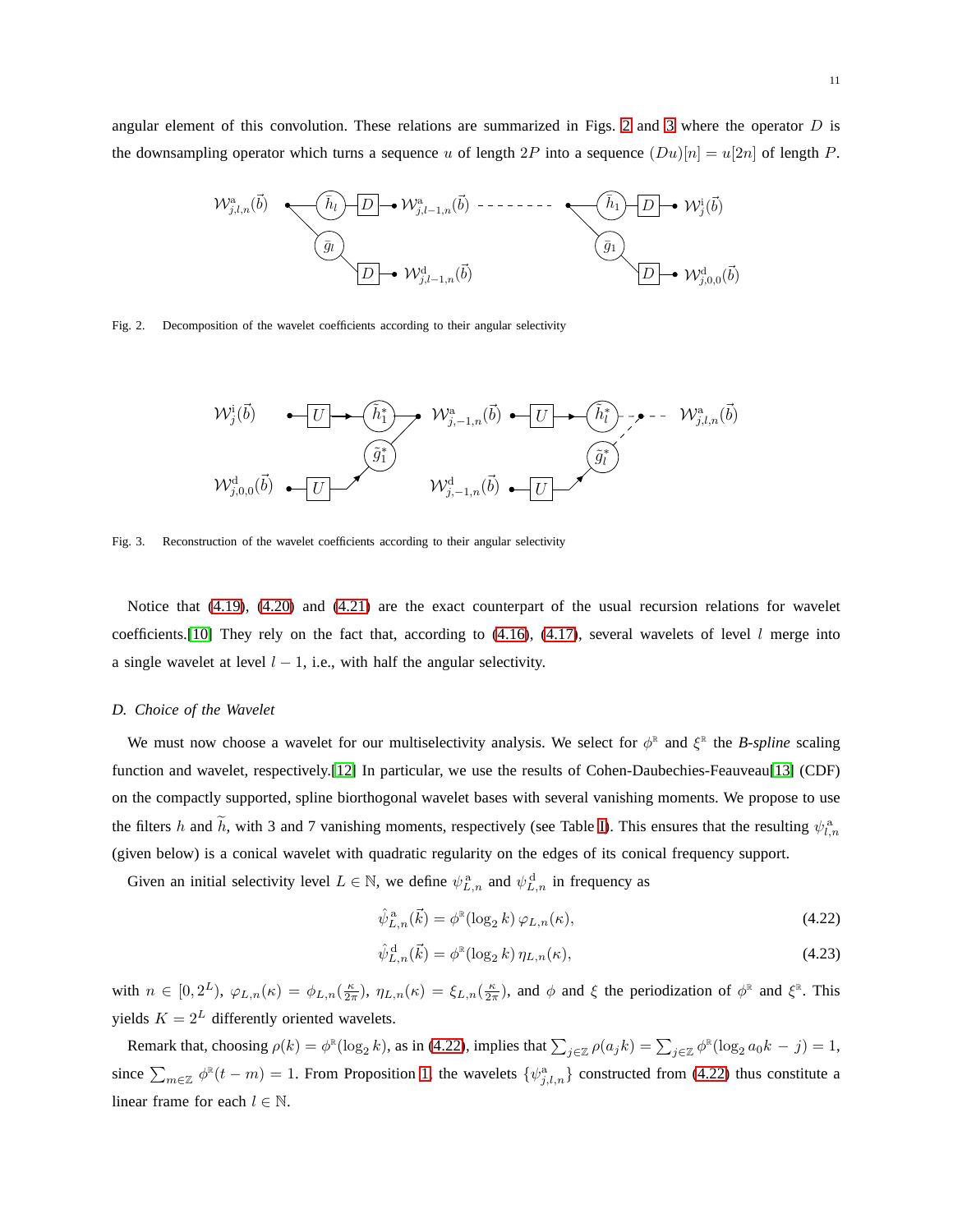| $\boldsymbol{n}$ | h[n]             | $\widetilde{h}[n]$  |
|------------------|------------------|---------------------|
| 0, 1             | 0.53033008588991 | 0.95164212189718    |
| $-1, 2$          | 0.17677669529664 | $-0.02649924094535$ |
| $-2, 3$          |                  | $-0.30115912592284$ |
| $-3, 4$          |                  | 0.03133297870736    |
| $-4, 5$          |                  | 0.07466398507402    |
| $-5, 6$          |                  | $-0.01683176542131$ |
| $-6,7$           |                  | $-0.00906325830378$ |
| $^{-7,8}$        |                  | 0.00302108610126    |

<span id="page-11-0"></span>TABLE I CDF DIRECT AND DUAL FILTERS OF 3 AND 7 VANISHING MOMENTS.



<span id="page-11-1"></span>Fig. 4. Wavelets  $\hat{\psi}_{L,n}^{\text{a}}(\vec{k})$  (top row) and  $\hat{\psi}_{L,n}^{\text{d}}(\vec{k})$  (bottom) for several value of L and for  $n=0$ .

The resulting function  $\hat{\psi}_{L,n}^{\text{a,d}}$  are presented in the frequency domain on Figure [4](#page-11-1) for several value of L and for  $n = 0$ . Notice that the aperture of the supporting cones is actually decreasing with the increasing of L. As explained before, the aperture  $2\alpha_L$  of the cone supporting  $\hat{\psi}_{L,n}^{\text{a}}$  and  $\hat{\psi}_{L,n}^{\text{d}}$  is proportional to  $2^{-L}$ , which means that the angular selectivity of these wavelets growths with  $L$ . This behaviour is illustrated more clearly in Figure [5](#page-12-1) for the CDF−(3,7) framework. Since supp  $\phi^{\mathbb{R}} = [-3/2, 3/2]$ ,  $\alpha_L$  is not defined for  $0 \le L < 2$  (i.e. supp  $\varphi = S_1$ ), and  $\alpha_L = 3\pi 2^{-L}$  for  $L \ge 2$ , so that the wavelets  $\psi_{L,n}^{\{a\}}$  are conical[\[8\]](#page-23-3) (i.e.  $\alpha_L < \pi/2$ ) for  $L \ge 3$ .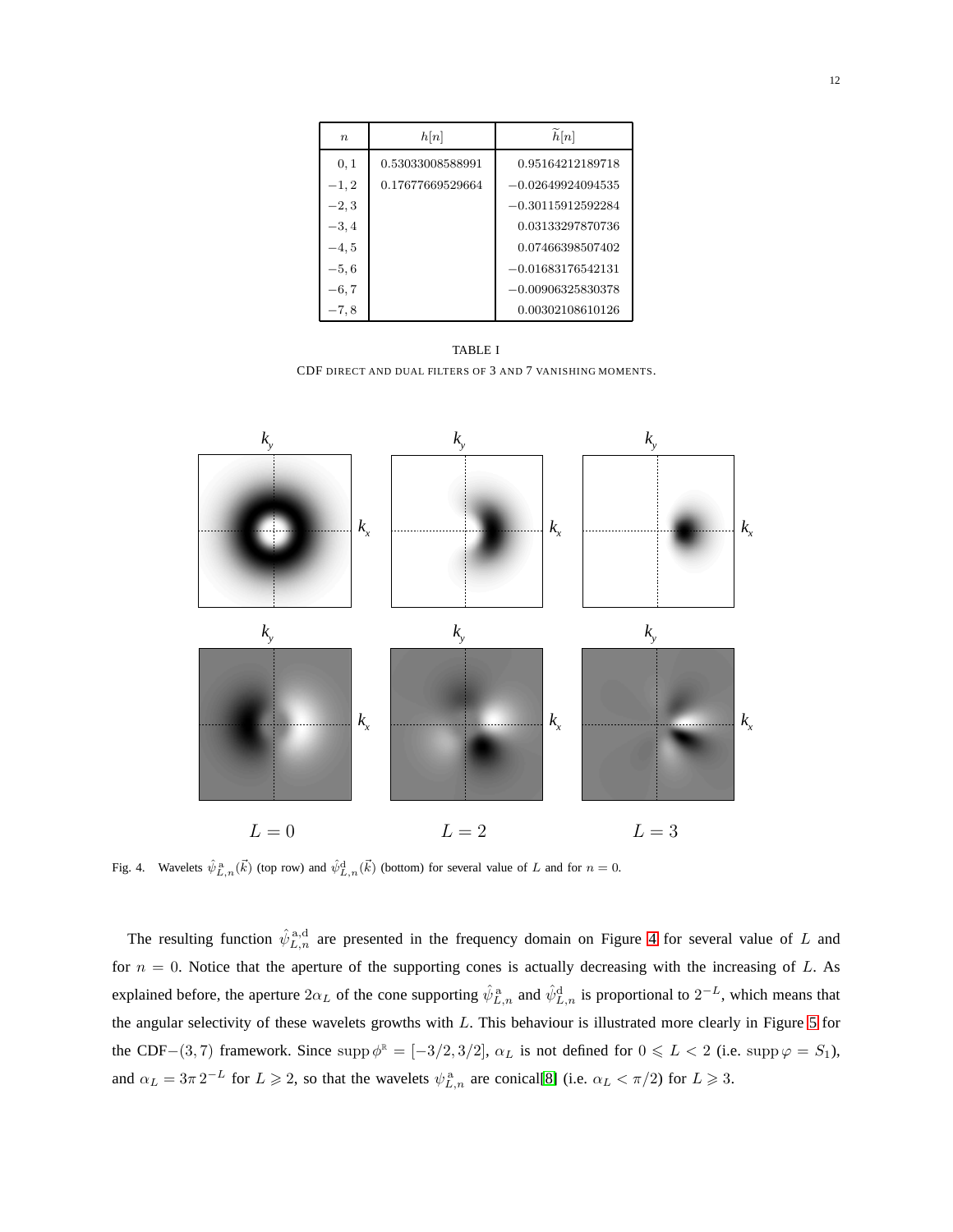

<span id="page-12-1"></span><span id="page-12-0"></span>Fig. 5.  $\hat{\psi}_{2,0}^{\text{a}}(\vec{k})$  with  $\alpha_2 = 3\pi/4$  (left).  $\hat{\psi}_{3,0}^{\text{a}}(\vec{k})$  with  $\alpha_3 = 3\pi/8$ ; this is a conical wavelet (right).

# V. BEST FRAME SELECTION

Starting from a selectivity level  $L \in \mathbb{N}$ , we have seen in Section [IV-D](#page-10-0) that we can generate inductively  $L + 1$ frames with  $\psi_{l,n}^a$  ( $l \in [0, L]$ ), characterized by an angular selectivity  $2^l$ .

In particular, for each level  $l \in [0, L]$ , Proposition [1](#page-9-7) shows that the wavelets  $\psi_{j,l,n}^{\{a\}}$  generate a frame of constant  $A = 2^{l/2}$  which, according to [\(4.4\)](#page-8-1), may be used to reconstruct the original image. In addition, as expressed in the following proposition, we can mix the different frames inside the same reconstruction formula.

*Proposition 2:* If  $\rho$  respect the same condition than in Prop[.1,](#page-9-7) for all function  $\tilde{l}$  :  $(\vec{x}, j) \in \mathbb{R}^2 \times \mathbb{Z} \mapsto \tilde{l}(\vec{x}, j) \in \mathbb{N}$ , a function  $f \in L^2(\mathbb{R}^2)$  can be decomposed by

$$
f(\vec{x}) = \sum_{j \in \mathbb{Z}} \sum_{n=0}^{2^{\bar{l}}-1} 2^{-\frac{\bar{l}}{2}} \mathcal{W}_{j,\tilde{l},n}^{\mathbf{a}}(\vec{x}). \tag{5.1}
$$

This is a simple consequence of  $\sum_{j\in\mathbb{Z}}\mathcal{W}_j^{\text{I}}(\vec{x})=f$  and

$$
\sum_{n=0}^{2^l-1} 2^{-\frac{l}{2}} W_{j,l,n}^a(\vec{x}) = \sum_{n=0}^{2^{l'}-1} 2^{-\frac{l'}{2}} W_{j,l',n}^a(\vec{x}) = W_j^i(\vec{x}), \qquad (5.2)
$$

for any  $l, l' \in \mathbb{N}$ .

The precious property unveiled by this last proposition provides us a new degree of freedom to adaptively describe images. Indeed, at each point  $\vec{b} \in \mathbb{R}^2$  and each scale  $j \in \mathbb{Z}$ , we may search the "best frame", that is, the selectivity level  $l(\vec{b}, j)$  characterizing best the content of f.

Therefore, we decide simply to choose the frame which offers the best match between the image and the wavelets, that is,  $\| f\|$ 

<span id="page-12-2"></span>
$$
\ell(\vec{b},j) = \underset{l \in [0,L]}{\arg \max} \max_{n \in [0,2^l)} \frac{|\langle \psi^{\mathbf{a}}_{\vec{b},j,l,n} | f \rangle|}{\|\psi^{\mathbf{a}}_{\vec{b},j,l,n}\|}.
$$
\n(5.3)

The reconstruction procedure will be then defined by

$$
f(\vec{x}) = \sum_{j \in \mathbb{Z}} \sum_{n=0}^{2^{\ell}-1} 2^{-\ell/2} \mathcal{W}_{j,\ell,n}^{a}(\vec{x}), \quad \ell = \ell(\vec{x},j), \tag{5.4}
$$

since, for fixed j, the inner sum on n equals  $\mathcal{W}^i_j(\vec{x})$ , exactly as in [\(4.4\)](#page-8-1).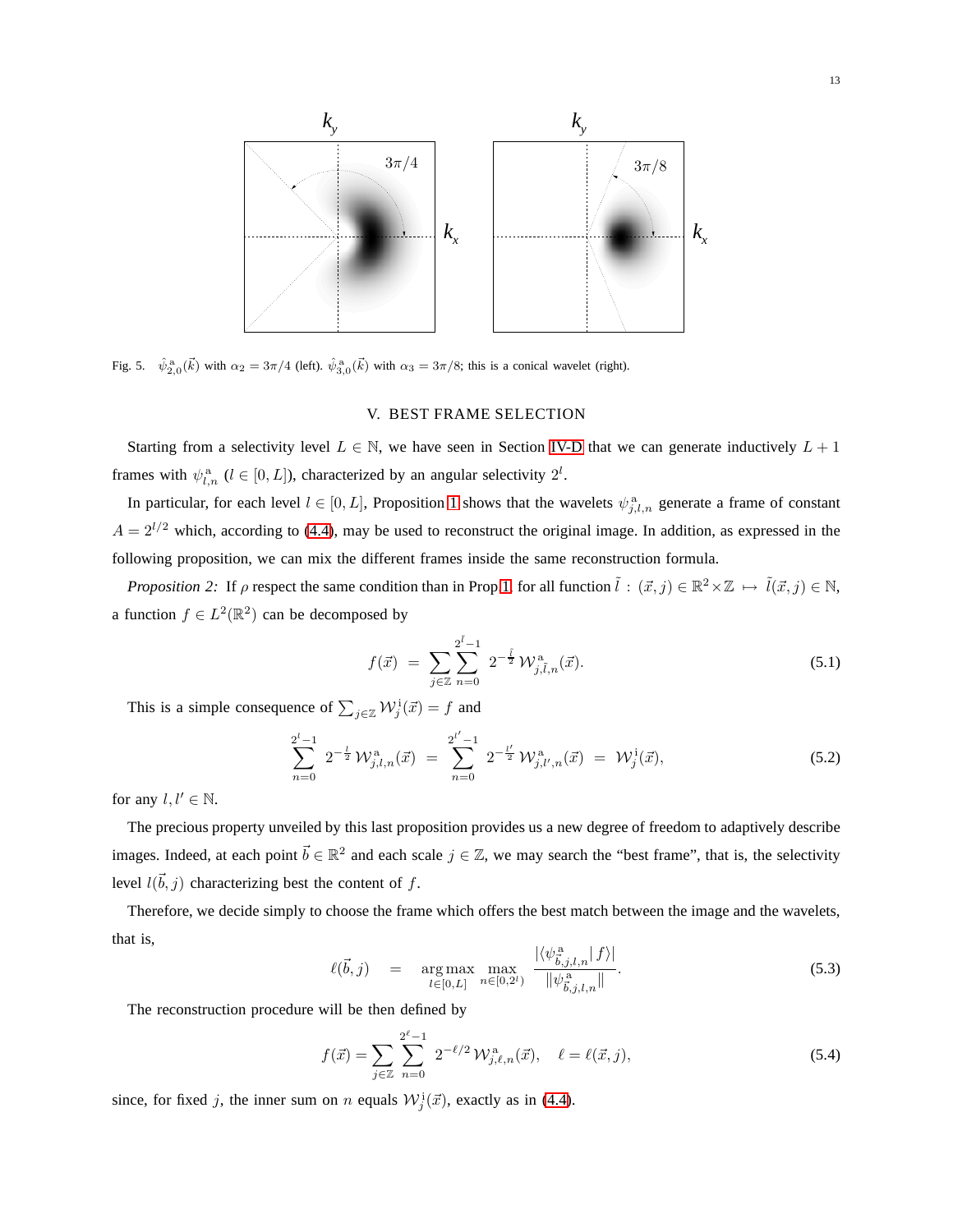<span id="page-13-2"></span>

<span id="page-13-1"></span>Fig. 6. Value of  $\ell(\vec{x}, 4)$  on a toy example for  $L = 5$ .

On Figure [6\(b\),](#page-13-1) the computation of  $\ell$  is presented for  $j = J - 1 = 4$  (see next section for details on the scale discretization) and  $L = 5$  on a toy image containing a set of simple geometric objects (Fig. [6\(a\)\)](#page-13-2). Values of  $\ell$  are displayed only in areas where  $|W_4^{\text{i}}(\vec{x})| \geq \frac{1}{10} |\max_{\vec{x}} W_4^{\text{i}}(\vec{x})|$ .

As we can see,  $\ell$  follows closely and locally the directional aspect of the analysed objects. Indeed, the selectivity level  $\ell$  is increasing with the curvature radius of the three disks on their edges. The three singularities (spots) on the bottom are however linked with the 0 level, i.e. the isotropic level. The last object, the straight line, produces the maximum level as expected.

## VI. DISCRETIZATION

<span id="page-13-0"></span>In practice, images are discretized on a regular grid of pixels, i.e., an image f is defined on samples  $f_d[\vec{p}] = f(\vec{p})$ , where  $\vec{p} = (p, q) \in \mathbb{Z}^2$ . By the Shannon theorem, the Fourier transform of  $f_d$  is the  $2\pi$ -periodization of  $\hat{f}$ , both in  $k_x$  and  $k_y$  directions. In other words, f is completely determined from the values of  $f_d$  if f is band-limited, that is, if  $f \in \mathcal{B}_{\pi} = \{g \in L^2(\mathbb{R}^2) : \hat{g}(\vec{k}) = 0 \text{ if } \vec{k} \notin B_{\pi}\}\$  with  $B_{\pi} = [-\pi, \pi) \times [-\pi, \pi)$ . In this particular context, the linear frame condition [\(4.3\)](#page-7-3) must hold only at points  $\vec{k} \in B_{\pi}$ .

However, since  $a_j = a_0 2^{-j}$ ,  $\rho(a_j k)$  is moving to high frequencies when j increases, and there is a maximal value  $J > 0$  for j. Hence, in our choice of wavelet, since the quadratic spline  $\phi$  is centered on the origin and has a support equal to  $[-\frac{3}{2}, \frac{3}{2}]$ ,  $\rho(k) = \phi(\log_2 k)$  will be centered on  $k = 1$  with  $\text{supp}\,\rho = [2^{-3/2}, 2^{3/2}]$ . So, with  $a_0 = \pi^{-1} 2^{J+1/2}$ ,  $\rho_j(k) = \rho(a_j k)$  is centered for  $j = J - 1$  on  $\frac{\pi}{2}$  inside the support  $[\frac{\pi}{8}, \pi]$ , ensuring that  $\psi_{\vec{b},j,l,n}^{\mathfrak{a}} \in \mathcal{B}_{\pi}$  for  $j < J$ . Let us now gather together wavelets with  $j \geq J$  in  $B_{\pi}$  by defining

<span id="page-13-3"></span>
$$
\hat{\psi}_{l,n}^{\text{high}}(\vec{k}) = \chi_{B_{\pi}}(\vec{k}) \varphi_{l,n}(\kappa) \sum_{j=J}^{\infty} \phi(\log_2 a_j k)
$$
\n(6.1)

$$
= \chi_{B_{\pi}}(\vec{k}) \varphi_{l,n}(\kappa) \sum_{j=J}^{\infty} \phi(j + \log_2 a_0 k), \qquad (6.2)
$$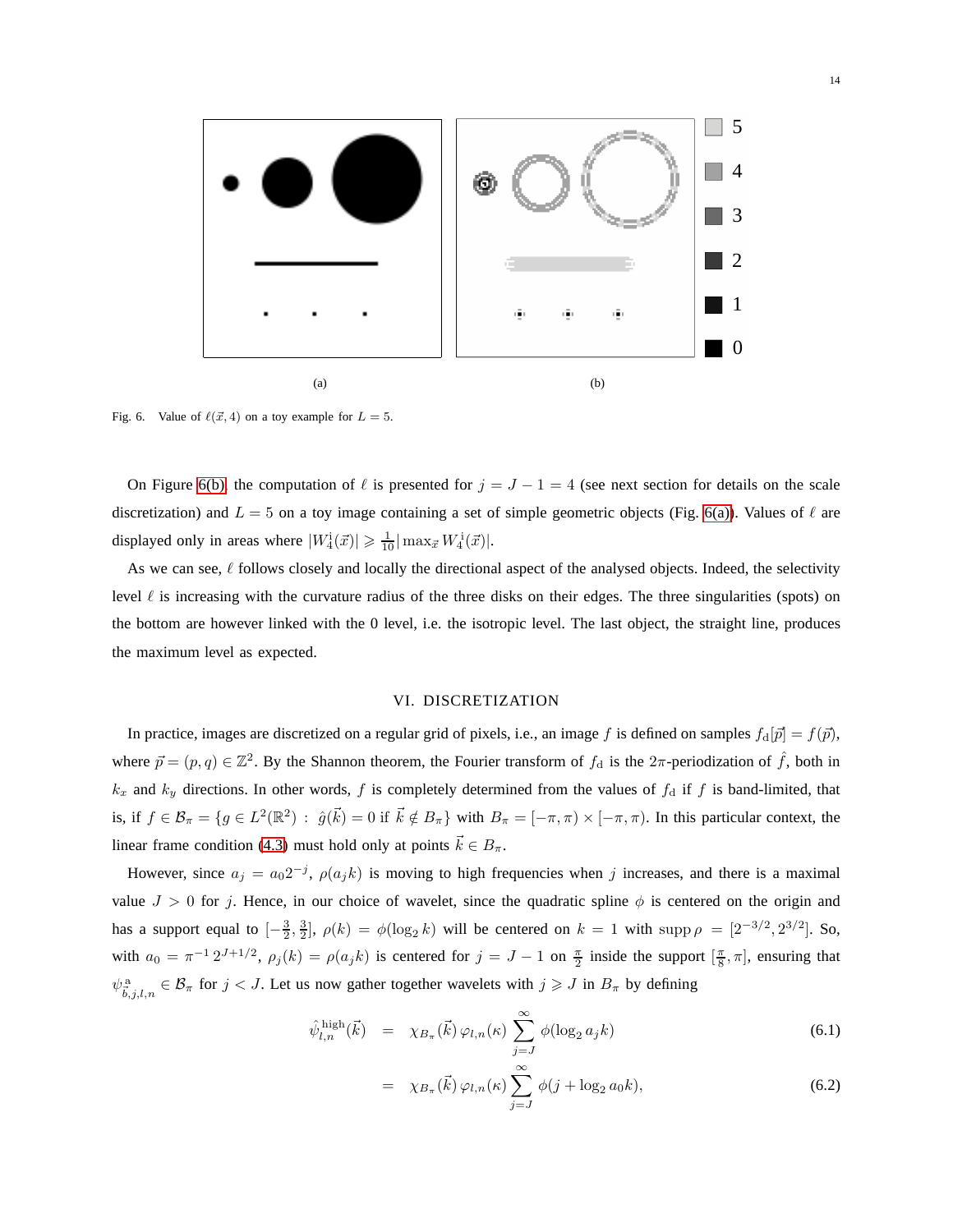where *high* stands for *high* frequency components and  $\chi_{B_{\pi}}(\vec{k})$  is the characteristic function of  $B_{\pi}$  equals 1 if  $\vec{k} \in B_{\pi}$  and 0 elsewhere.

Since the discretized image is also limited in space, say of size  $N \times N$  pixels, we define also the isotropic *low* frequency function to gather wavelets which are larger than the original image  $f$ , that is

$$
\hat{\psi}^{\text{low}}(\vec{k}) = \sum_{j=-\infty}^{-1} \phi(\log_2 a_j k). \tag{6.3}
$$

This two-dimensional *scaling function* is in fact fully determined by  $J : \hat{\psi}^{\text{low}}$  is contained inside a disk of radius  $\pi 2^{-J}$ . By inspection of  $\psi^{\text{low}}$  and  $\psi_{j,l,n}$  in the spatial domain, one sees that imposing roughly J smaller than  $\log_2 N/8$  garantees that these functions are essentially smaller than the image and sufficiently discretized in frequency.

Finally, for any  $L \in \mathbb{N}$ , the family

$$
\{\psi_{\vec{p},L,n}^{\text{high}}, 2^{L/2}\psi_{\vec{p}}^{\text{low}}, \psi_{\vec{p},j,L,n}^{\text{a}} : \vec{p} \in \mathbb{Z}^2, j \in [0, J-1], n \in [0, 2^L)\}\
$$
\n(6.4)

is a linear frame of constant  $A = 2^{L/2}$  in  $B_{\pi}$ .

With  $W^{\text{low}} = (\psi^{\text{low}} * f)$  and  $W^{\text{high}}_{l,n} = (\psi^{\text{high}} * f)$ , the reconstruction formula reads

<span id="page-14-3"></span>
$$
f(\vec{p}) = \mathcal{W}^{\text{low}}(\vec{p}) + \sum_{j=0}^{J-1} \sum_{n=0}^{2^L-1} 2^{-L/2} \mathcal{W}_{j,L,n}^{\text{a}}(\vec{p}) + \sum_{n=0}^{2^L-1} 2^{-L/2} \mathcal{W}_{L,n}^{\text{high}}(\vec{p}).
$$
 (6.5)

In a multiselective context, this becomes

<span id="page-14-4"></span>
$$
f(\vec{p}) = \mathcal{W}^{\text{low}}(\vec{p}) + \sum_{j=0}^{J-1} \sum_{n=0}^{2^{\ell}-1} 2^{-\frac{\ell}{2}} \mathcal{W}_{j,\ell,n}^{\text{a}}(\vec{p}) + \sum_{n=0}^{2^{\ell}-1} 2^{-\ell/2} \mathcal{W}_{\ell,n}^{\text{high}}(\vec{p}), \tag{6.6}
$$

<span id="page-14-0"></span>with  $\ell = \ell(\vec{p}, j)$  defined in [\(5.3\)](#page-12-2).

# VII. IMAGE DENOISING

As a first application, we propose in this section to observe how the multiselective scheme is able to clean noisy images. We do not pretend to obtain the best denoising algorithm. Our aim is rather to compare, in a linear frame or Littlewood-Paley decomposition context, a fixed selectivity denoising, using directional wavelet with the same selectivity level, with an adaptive multiselective denoising.

We will start by describing the whole process for the fixed selectivity method using a soft-thresholding of wavelet coefficients[\[14\]](#page-23-10) before the image reconstruction.

<span id="page-14-1"></span>This procedure will be then extended to the composite frame associated with the multiselective scheme.

#### *A. Fixed Selectivity Method*

Let  $f \in \mathcal{B}_{\pi}$  be an image corrupted by a Gaussian white noise of vanishing mean and variance  $\sigma^2$ , that is,

<span id="page-14-2"></span>
$$
f_{\sigma}(\vec{x}) = f(\vec{x}) + \sigma n(\vec{x}),\tag{7.1}
$$

where  $f_{\sigma}$  is the noisy image and  $n \sim N(0, 1)$ .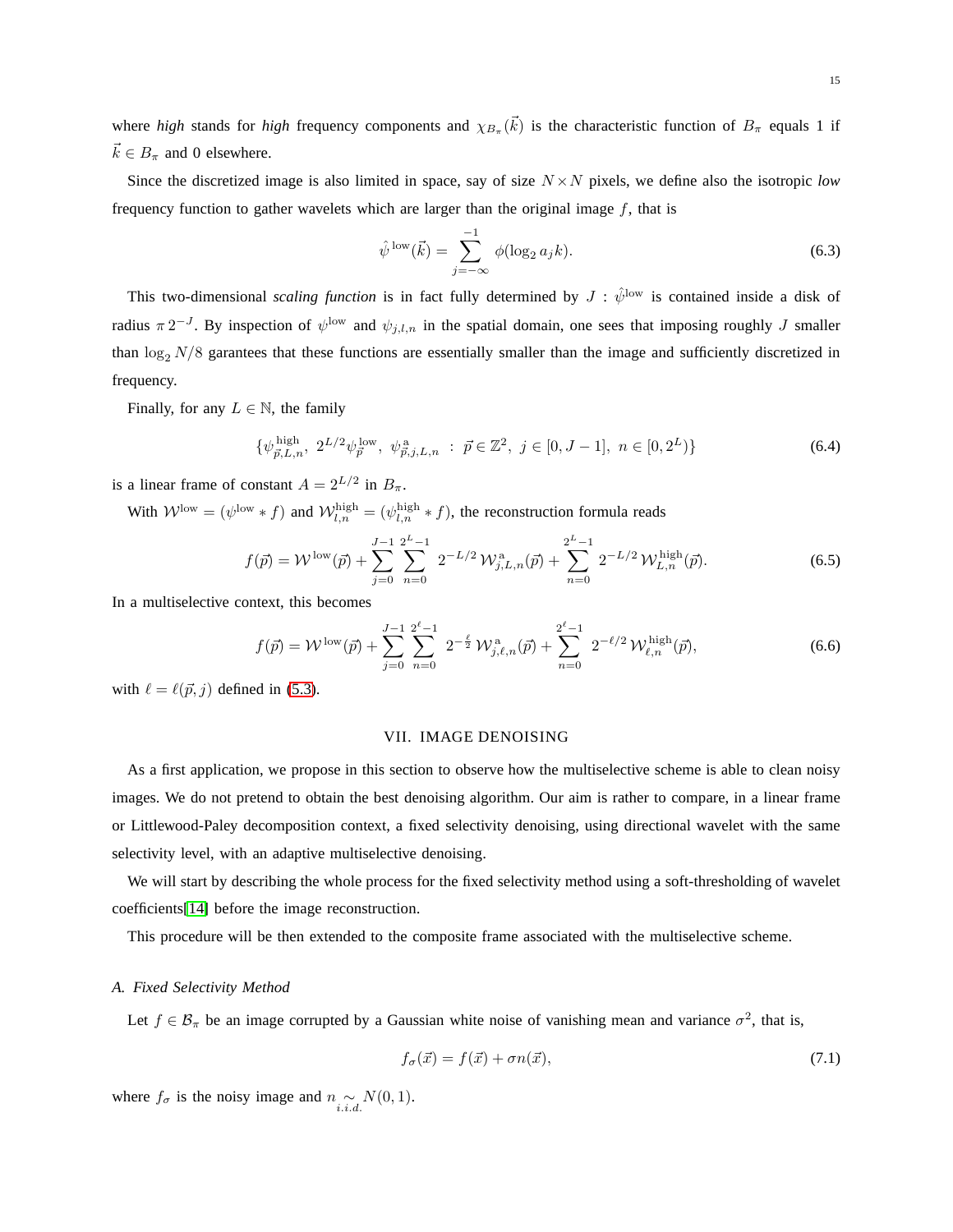We want to estimate f from  $f_{\sigma}$ . In our method, we will always compare f and its *estimator*  $f_e$  with the *Peak Signal to Noise Ratio* (PSNR) determined by PSNR =  $20 \log_{10} 256/\sigma_e$ , assuming the quantification of f has 256 gray levels.  $\sigma_e^2$  $\sigma_e^2$  is the estimated noise variance, that is,  $E[(f - f_e)^2]^2$ . The higher the PSNR, the better our estimator  $f_{\rm e}$ .

A common procedure to determine  $f_e$  (see, for instance, Refs. [\[15\]](#page-23-11), [\[4\]](#page-22-4), [\[14\]](#page-23-10)) is to decompose the image in a basis of functions, to threshold the computed coefficients at some specific levels, and finally to reconstruct an estimated image from the latter. Since the pure image  $f$  is rather concentred in a limited number of coefficients, and the noise spread uniformly on all coefficients, this thresholding has for effect to separate the noise artifacts from the real signal features in each "band" of the transformation.

We propose here to apply this framework with the following algorithm:

- Fix J and the selectivity level  $L \in \mathbb{N}$ .
- Given the noisy image  $f_{\sigma}$  [\(7.1\)](#page-14-2), compute the coefficients

$$
\mathcal{W}_{L,n}^{\textrm{high}}(\vec{p}), \mathcal{W}^{\mathrm{low}}(\vec{p})
$$
 and  $\mathcal{W}_{j,L,n}^{\textrm{a}}(\vec{p})$ 

for  $n \in [0, 2^L)$ ,  $\vec{p} \in \mathbb{Z}^2$  and  $j \in [0, J - 1]$ .

• Softly threshold the wavelet coefficients according the following rules:

$$
\widetilde{\mathcal{W}}_{j,L,n}^{\mathbf{a}}(\vec{p}) = T[\mu \sigma_{j,L,n}] \cdot \mathcal{W}_{j,L,n}^{\mathbf{a}}(\vec{p}),\tag{7.2}
$$

$$
\widetilde{\mathcal{W}}_{L,n}^{\text{high}}(\vec{p}) = T[\mu \sigma_{L,n}^{\text{high}}] \cdot \mathcal{W}_{L,n}^{\text{high}}(\vec{p}),\tag{7.3}
$$

where  $T[t]$  is the *soft thresholding* operator of threshold  $t \geq 0$  defined by

$$
T[t] \cdot u = \begin{cases} (|u| - t) \operatorname{sign} u, & \text{if } |u| > t, \\ 0, & \text{otherwise.} \end{cases}
$$
 (7.4)

• Reconstruct  $f_e$  with  $\widetilde{\mathcal{W}}_{L,n}^{\text{high}}, \mathcal{W}^{\text{low}}$  and  $\widetilde{\mathcal{W}}_{j,L,n}^{\text{a}}$  according to [\(6.5\)](#page-14-3).

The particular parameters  $\sigma_{L,n}^{\text{high}}$  and  $\sigma_{j,L,n}$  appearing above stand for the standard deviations of, respectively, the high-frequency coefficients and the wavelet coefficients when the input image consists only of the noise, i.e.,  $f = \sigma n$ . Since the noise has no preferred direction, it is clear that  $\sigma_{j,L,n}$  does not depend on the angular index n. In fact, since wavelet coefficients are simple linear transformation of  $f$ , as a consequence of the Wiener-Khintchine theorem (see, for instance, Ref. [\[16\]](#page-23-12)), wavelet coefficients of  $\sigma n$  have also a zero-mean Gaussian distribution with

$$
\sigma_{j,L,n} = \sigma \|\psi_{j,L,n}^{\rm a}\| = a_j^{-1} \sigma \|\psi_{L,0}^{\rm a}\|,\tag{7.5}
$$

$$
\sigma_{L,n}^{\text{high}} = \sigma \|\psi_{L,n}^{\text{high}}\|.\tag{7.6}
$$

In other words, thresholding wavelet coefficients which are below (a multiple of) these values amounts to keep values with high probabilities to be due to f and not to noise. In the sequel,  $\sigma_{L,n}^{\text{high}}$ , which is not independent of n from the restriction of  $\hat{\psi}_{L,n}^{\text{high}}$  to  $B_{\pi}$  [\(6.1\)](#page-13-3), has been approximated by  $\sigma_{L,n}^{\text{high}} \simeq a_J^{-1} \sigma \|\psi_{L,0}^{\text{a}}\| = 2 \sigma_{J-1,L,0}$ .

<span id="page-15-0"></span><sup>2</sup>We assume that  $E[(f - f_e)] = 0$ , that is,  $E[f_e]$  correctly estimates the expectation value of f with no bias.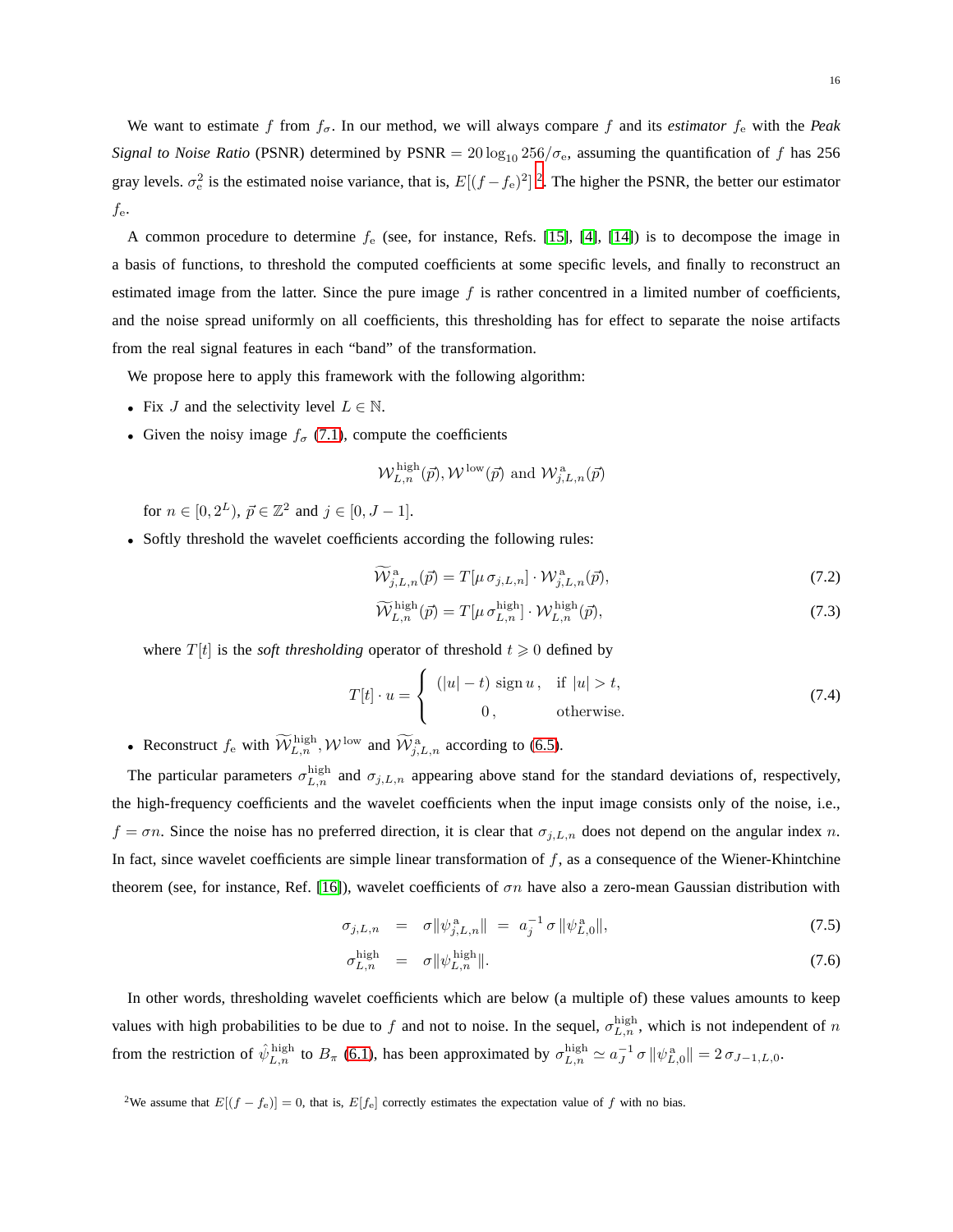The last parameter  $\mu$ , controlling the thresholding strength relatively to these standard deviations, has been empirically set to 2 to obtain interesting PSNR between  $f$  and  $f_e$ .

## <span id="page-16-0"></span>*B. Multiselective Method*

For the multiselective method, the thresholding process has to take into account the selectivity level.

It is easy to prove that, for our choice of wavelet (see Section [IV-D\)](#page-10-0),  $\sigma_{j,l,n}$  is constant as soon as the support of  $\varphi_{l,n}(\kappa)$  is strictly included to  $[0,2\pi)$ . This is a simple consequence of the  $L^2$  normalization of  $\phi^{\mathbb{R}}$  generating  $\varphi$ by periodization.

However, even if this behavior is independent of the scale  $j$ , we may conjecture that the pure image is less and less directional when j decreases. We follow in fact the work of E. Candès and D. Donoho[\[5\]](#page-22-5), [\[6\]](#page-23-0) on the multiscale geometric study of  $C<sup>2</sup>$ -edges in images. At small scales, these are well described by very elongated atoms, while at large scales, more isotropic functions are more adapted. In addition, in comparison to the noise, at a fixed  $0 \le j < J$ , points  $\vec{b}$  with high  $\ell(\vec{b},j)$  must be more numerous since many substructures inside real images define curved and straight edges.

This is confirmed by the results of Figure [7.](#page-17-1) The percentage of points  $\vec{b}$  with value  $\ell(\vec{b},j) = l$  for  $0 \le l \le 4$  and  $0 \le j \le J = 5$  has been determined for two images : the Lena picture (Fig. [8\(a\)\)](#page-18-0) and a purely noisy image, i.e. our previous  $n(\vec{x})$ . The observation of Figures [7\(a\)](#page-17-2) and [7\(b\)](#page-17-3) shows us that the Lena picture has globally a higher percentage of points with high selectivity level for any  $j$  than the noise image. In addition, for small  $j$ , both images display percentages more spreaded on smaller l.

The noise image has also many more points associated to  $l = 0$  for all j. The ratio of the percentages of the noise image and of the Lena picture (Fig. [7\(c\)\)](#page-17-4) confirms this effect for small values of  $l$  too with particularly high ratios in high frequencies (large j). To conclude this analysis, noise seems to favour small selectivity levels comparing to real images, and this trend is stronger in high frequencies.

Therefore, in our previous thresholding procedure, we propose to add a new thresholding factor taking into account our statement:

- Fix J and the highest selectivity level  $L \in \mathbb{N}$ .
- Given the noisy image  $f_{\sigma}$  of [\(7.1\)](#page-14-2), compute the coefficients

$$
\mathcal{W}_{l,n}^{\mathrm{high}}(\vec{p}), \mathcal{W}^{\mathrm{low}}(\vec{p}) \text{ and } \mathcal{W}_{j,l,n}^{\mathrm{a}}(\vec{p}),
$$

for  $l \in [0, L]$ ,  $n \in [0, 2^L)$ ,  $\vec{p} \in \mathbb{Z}^2$  and  $j \in [0, J - 1]$ .

- Determine  $\ell(\vec{b}, j)$  from [\(5.3\)](#page-12-2).
- Softly threshold the wavelet coefficients according the following rules:

$$
\widetilde{\mathcal{W}}_{j,\ell,n}^{\mathbf{a}}(\vec{p}) = T[\mu \gamma_{j,\ell} \sigma_{j,l,n}] \cdot \mathcal{W}_{j,\ell,n}^{\mathbf{a}}(\vec{p}), \qquad (7.7)
$$

$$
\widetilde{\mathcal{W}}_{\ell,n}^{\text{high}}(\vec{p}) = T[\mu \gamma_{-1,\ell} \sigma_{l,n}^{\text{high}}] \cdot \mathcal{W}_{\ell,n}^{\text{high}}(\vec{p}),\tag{7.8}
$$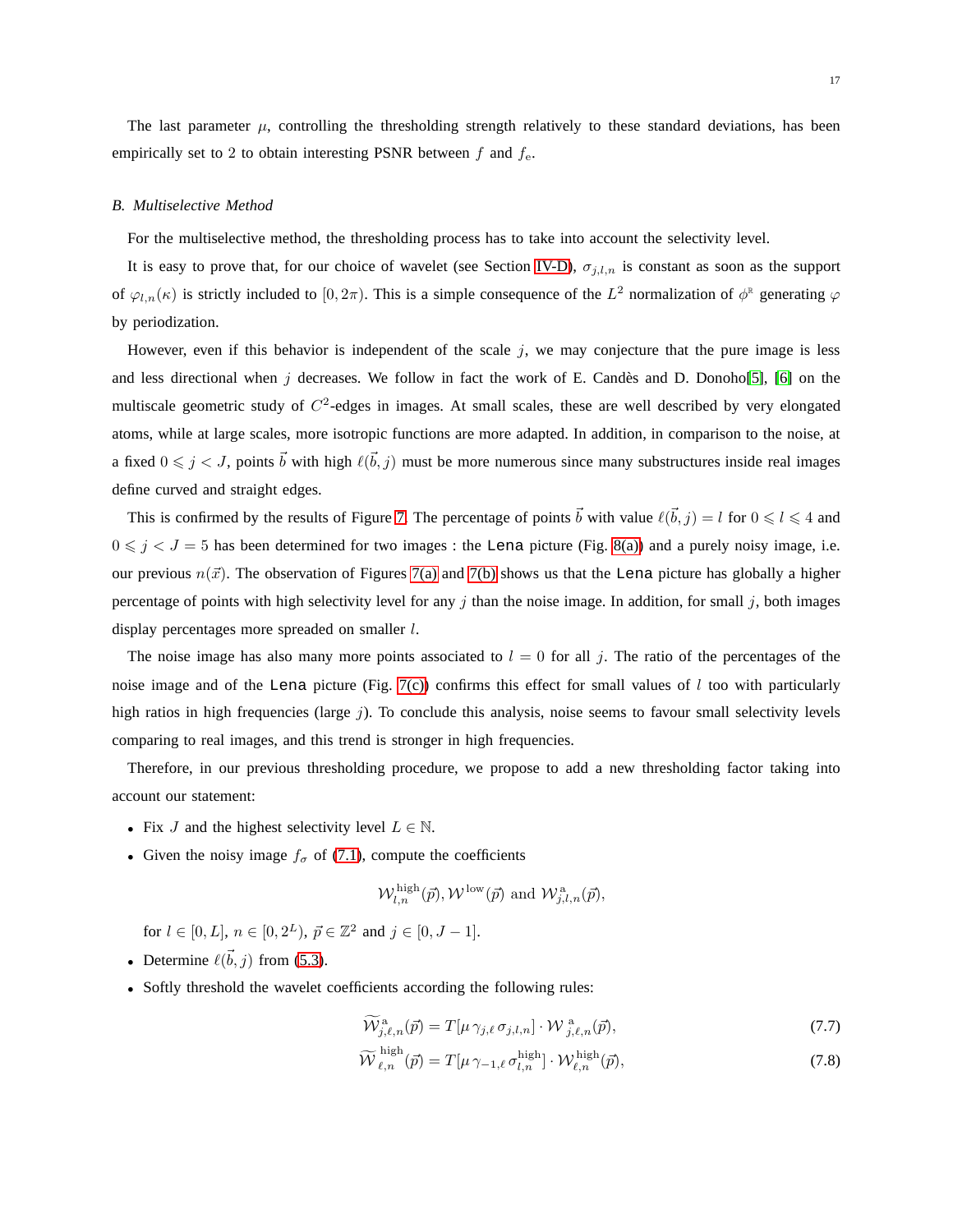<span id="page-17-3"></span><span id="page-17-2"></span>

<span id="page-17-1"></span>Fig. 7. (a) Percentage of points  $\vec{b}$  in the Lena picture (Fig. [9\(a\)\)](#page-19-2) with value  $\ell(\vec{b},j) = l$  for  $0 \le l \le 4$  and  $0 \le j < J = 5$ . (b) Same measure but for purely noisy image n. (c) Ratio of noise and Lena images percentages.

with  $\gamma_{j,l}$  given by

<span id="page-17-4"></span>
$$
\gamma_{j,l} = \lambda^{2^j \frac{L-l}{L}},\tag{7.9}
$$

where  $\lambda > 1$  is a parameter which tunes the thresholding operation on low selectivity levels.

• Reconstruct  $f_e$  with  $\widetilde{\mathcal{W}}_{\ell,n}^{\text{high}}, \mathcal{W}^{\text{low}}$  and  $\widetilde{\mathcal{W}}_{j,\ell,n}^{\text{a}}$  according to [\(6.6\)](#page-14-4).

Notice that the computation of  $\ell(\vec{p}, j)$  is performed on the noisy coefficients, but it is fully equivalent to evaluate it on the thresholded coefficients. Indeed, Since  $\ell(\vec{p},j)$  corresponds to the selectivity level for which one orientation maximizes all the ratios of [\(5.3\)](#page-12-2) for all  $l$  and  $n$ , two situations may arise if wavelet coefficients are thresholded. First, after this thresholding, all the ratios are zero and the value of  $\ell$  has no effect on the reconstruction since it simply disappears. Second, at least one coefficient is different of zero in [\(5.3\)](#page-12-2), and since thresholding preserves the order of ratios above the threshold,  $\ell$  is unchanged compared to its computation in the non-thresholded situation.

## <span id="page-17-0"></span>*C. Results*

We have tested our denoising method on two  $256 \times 256$  images with 256 gray levels: the familiar Lena picture (Fig. [8\(a\)\)](#page-18-0) and the cameraman image (Fig. [10\(a\)\)](#page-20-0). In both cases, we have added an artificial Gaussian noise of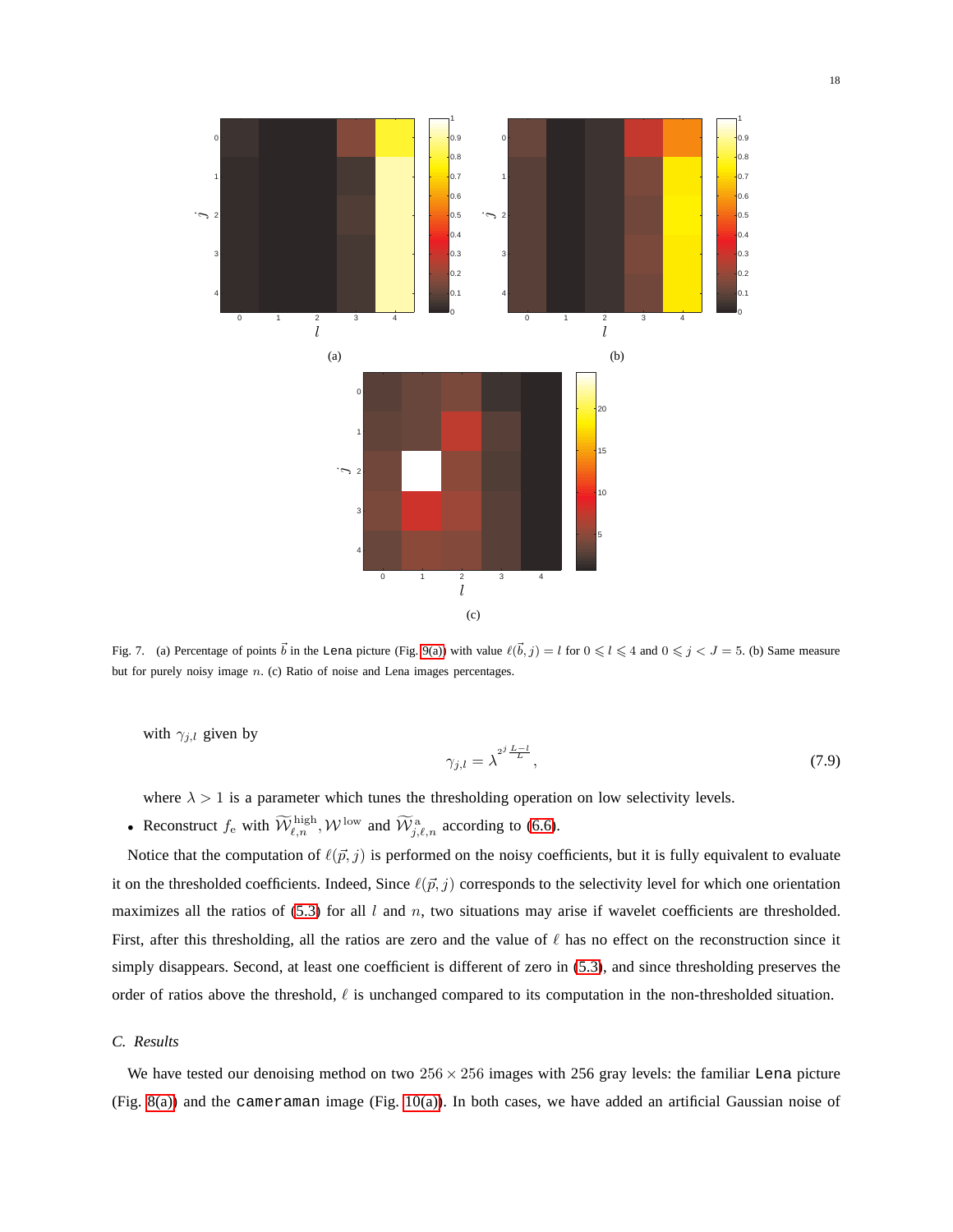<span id="page-18-0"></span>

<span id="page-18-2"></span>



<span id="page-18-1"></span>(d)

<span id="page-18-3"></span>Fig. 8. Denoising of the Lena picture. (a) Original image; (b) Noisy image (PSNR 20dB); (c) Fixed selectivity denoising with  $L = 5$  (32) orientations),  $J = 3$ , and  $\mu = 2$  (PSNR 27.72dB); (d) Multiselective denoising with  $L = 5$ ,  $J = 2$ ,  $\mu = 2$ , and  $\lambda = 1.05$  (PSNR 28.08dB).

standard deviation  $\sigma = 256/10$ , giving PSNRs of 20dB relatively to the original images. For the two denoisings, we have chosen the parameters  $L = 5$ ,  $J = 3$  and  $\mu = 2$ .

**Lena results :** For  $\lambda = 1.05$ , the multiselective scheme gives a slightly better PSNR (28.08dB, Figures [8\(d\)](#page-18-1) and [9\(d\)\)](#page-19-3) than that of the fixed selectivity method (27.72dB, Figures [8\(c\)](#page-18-2) and [9\(c\)\)](#page-19-4). However, we may remark, for instance, that more isotropic features, such as Lena's right nostril or the tip of her nose, are better preserved in the multiselective procedure. The smooth areas, like the right cheek or the forehead, have less reconstruction artifacts.

**Cameraman results :** For  $\lambda = 1.04$ , the multiselective PSNR (26.46dB, Fig[.10\(d\)\)](#page-20-1) is again better than that of the fixed selectivity (26.32dB, Fig[.10\(c\)\)](#page-20-2). Isotropic features like the cameraman's right eye and right ear, or the camera fixings, are also better defined. Artifacts decrease in the black area of the cameraman's coat.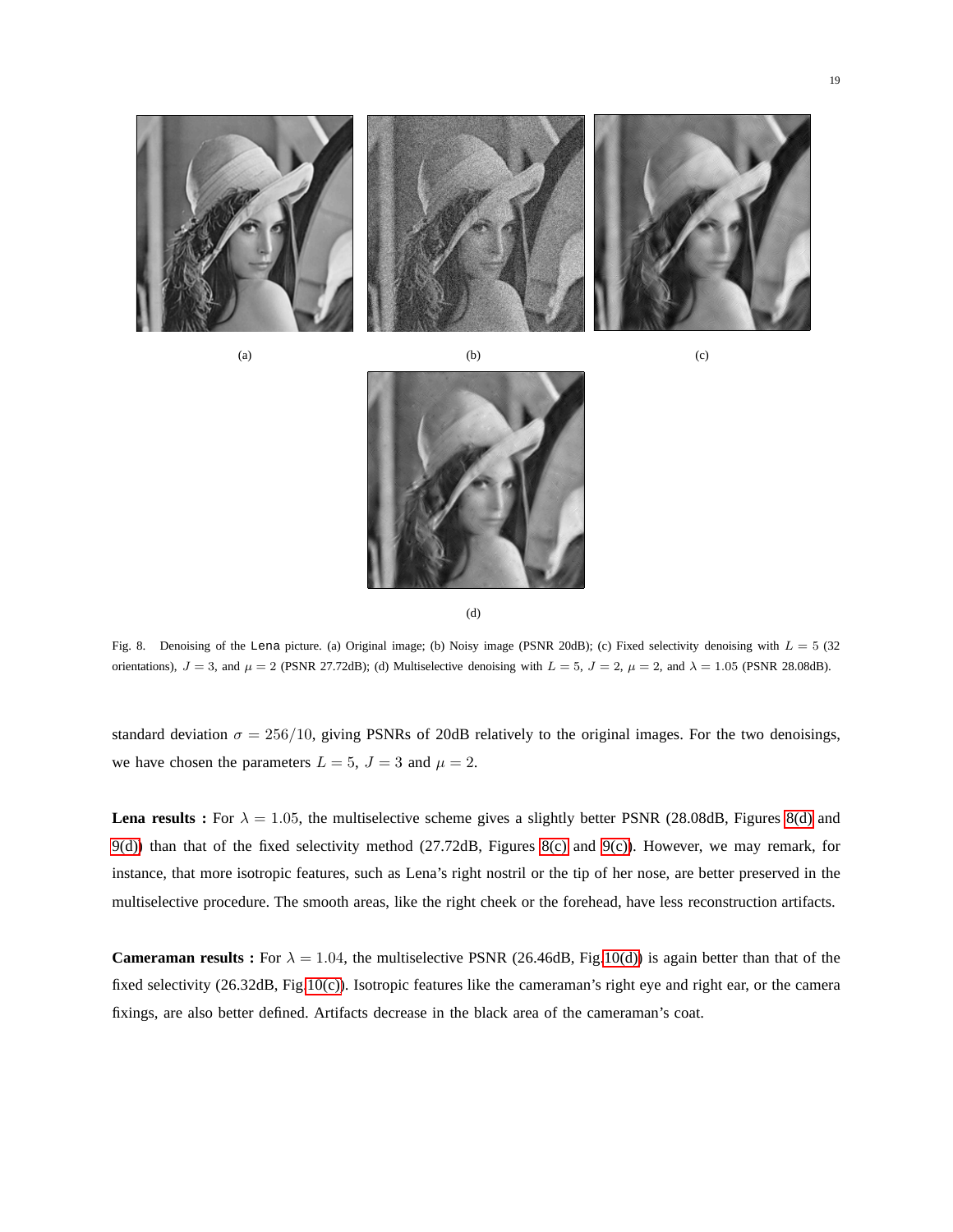<span id="page-19-2"></span>

(a)  $(b)$  (c)

<span id="page-19-4"></span>



<span id="page-19-3"></span>(d)

Fig. 9. Zooms on images of Figure [8.](#page-18-3) (a) Zoom on original image; (b) Noisy image; (c) Fixed selectivity denoising with  $L = 5$  (32 orientations),  $J = 3$ , and  $\mu = 2$  (PSNR 27.72dB); (d) Multiselective denoising with  $L = 5$ ,  $J = 2$ ,  $\mu = 2$ , and  $\lambda = 1.05$  (PSNR 28.08dB).

## VIII. NONLINEAR APPROXIMATIONS

<span id="page-19-0"></span>For our second application, we focus now on *nonlinear approximations* of images. In short, this technique consists in decomposing an image and rebuilding it only from a certain number of its "highest" coefficients. After briefly reviewing the general definitions of this method, we will show how the multiselective scheme obtains better approximated images than the fixed selective method by saving up coefficients on less directional image features.

## <span id="page-19-1"></span>*A. Definitions*

For a frame  $\mathcal{F} = \{ \psi_{\zeta} \in L^2(\mathbb{R}^2) \}$  where  $\zeta$  stands for the parameters of the wavelets, we define the N-term nonlinear approximation of a function  $f \in L^2(\mathbb{R}^2)$  by

$$
f_N = \sum_{k=1}^N \langle \psi_{\zeta_k} | f \rangle \tilde{\psi}_{\zeta_k}, \qquad (8.1)
$$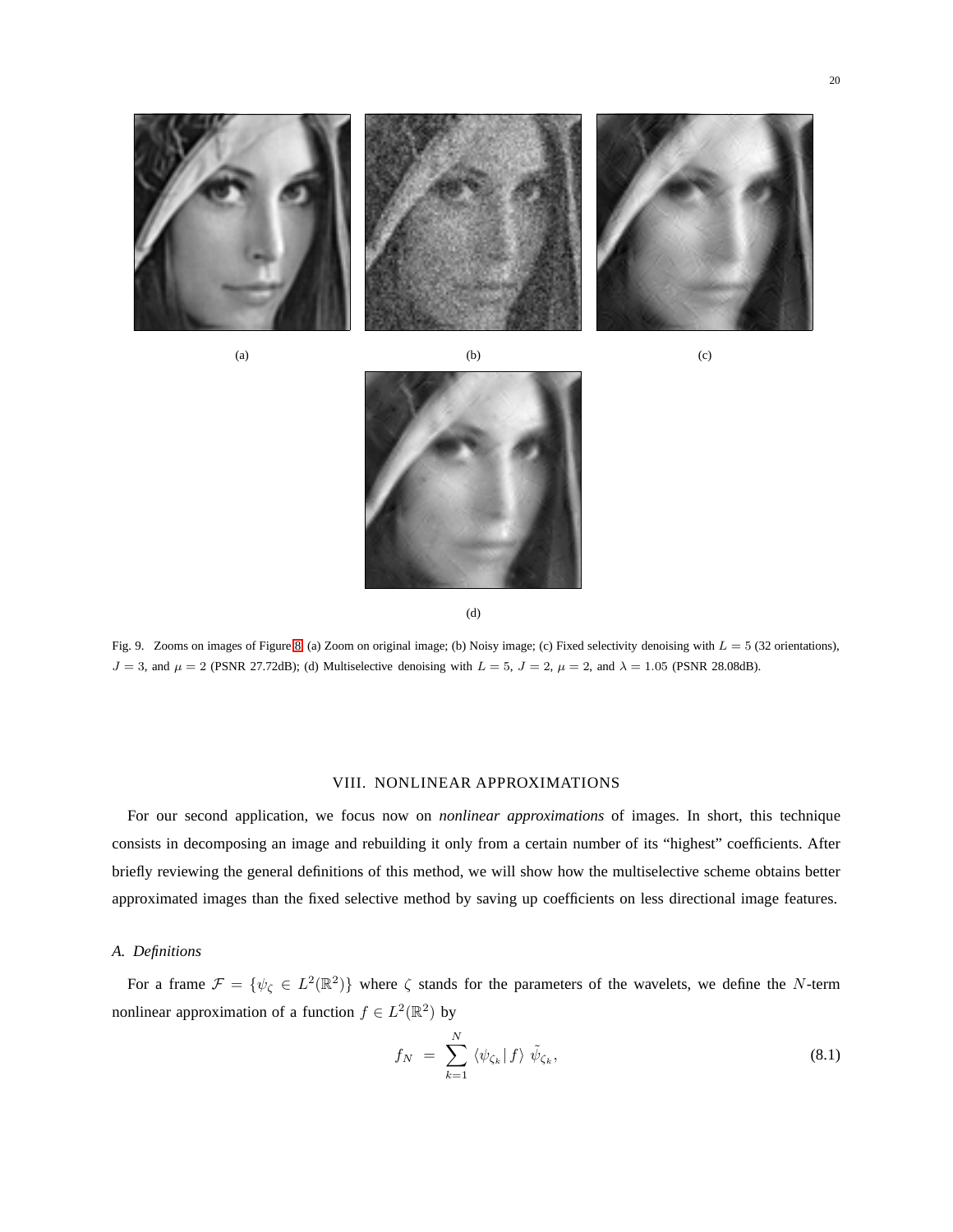<span id="page-20-0"></span>

<span id="page-20-2"></span>



<span id="page-20-1"></span>(d)

Fig. 10. Denoising of the cameraman picture. (a) Original image; (b) Noisy image (PSNR 20dB); (c) Fixed selectivity denoising with  $L = 5$ (32 orientations),  $J = 3$ , and  $\mu = 2$  (PSNR 26.32dB); (d) Multiselective denoising with  $L = 5$ ,  $J = 3$ ,  $\mu = 2$ , and  $\lambda = 1.04$  (PSNR 26.46dB).

where  $\tilde{\mathcal{F}} = {\tilde{\psi}_{\zeta} \in L^2(\mathbb{R}^2)}$  is the dual frame of  $\mathcal{F}$ . Parameters  $\zeta_k$  are a reordering of the indices  $\zeta$  such that

$$
m_{\zeta_k} := \|\psi_{\zeta_k}\|^{-1} |\langle \psi_{\zeta_k} | f \rangle| \geq m_{\zeta_{k+1}}, \quad \forall k \in \mathbb{N}.
$$

The value  $m_{\zeta}$  is called the *magnitude* of the coefficient  $\langle \psi_{\zeta} | f \rangle$ .

Unlike the case of orthogonal bases,[\[18\]](#page-23-2) it is not guaranteed for frames that  $f_N$  is the best N-term nonlinear approximation. We will assume however that the error  $\Theta_f[N] = ||f - f_N||$  is globally decreasing with N.

Our main objective is now to use nonlinear approximations to compare the fixed selectivity and the multiselective methods.[3](#page-21-2) However, these two frames do not share the same number of elements. In consequence, we define the  $τ\%$ -term nonlinear approximation (with  $τ ∈ [0, 100]$ ) as the approximation obtained with  $N = \lfloor \frac{τ}{100}M \rfloor$  of the best terms, with  $M$  representing the total number of elements in the frame. We will work also scale by scale in the  $\tau$ %-term counting in order to highlight the directional effects of the two procedures.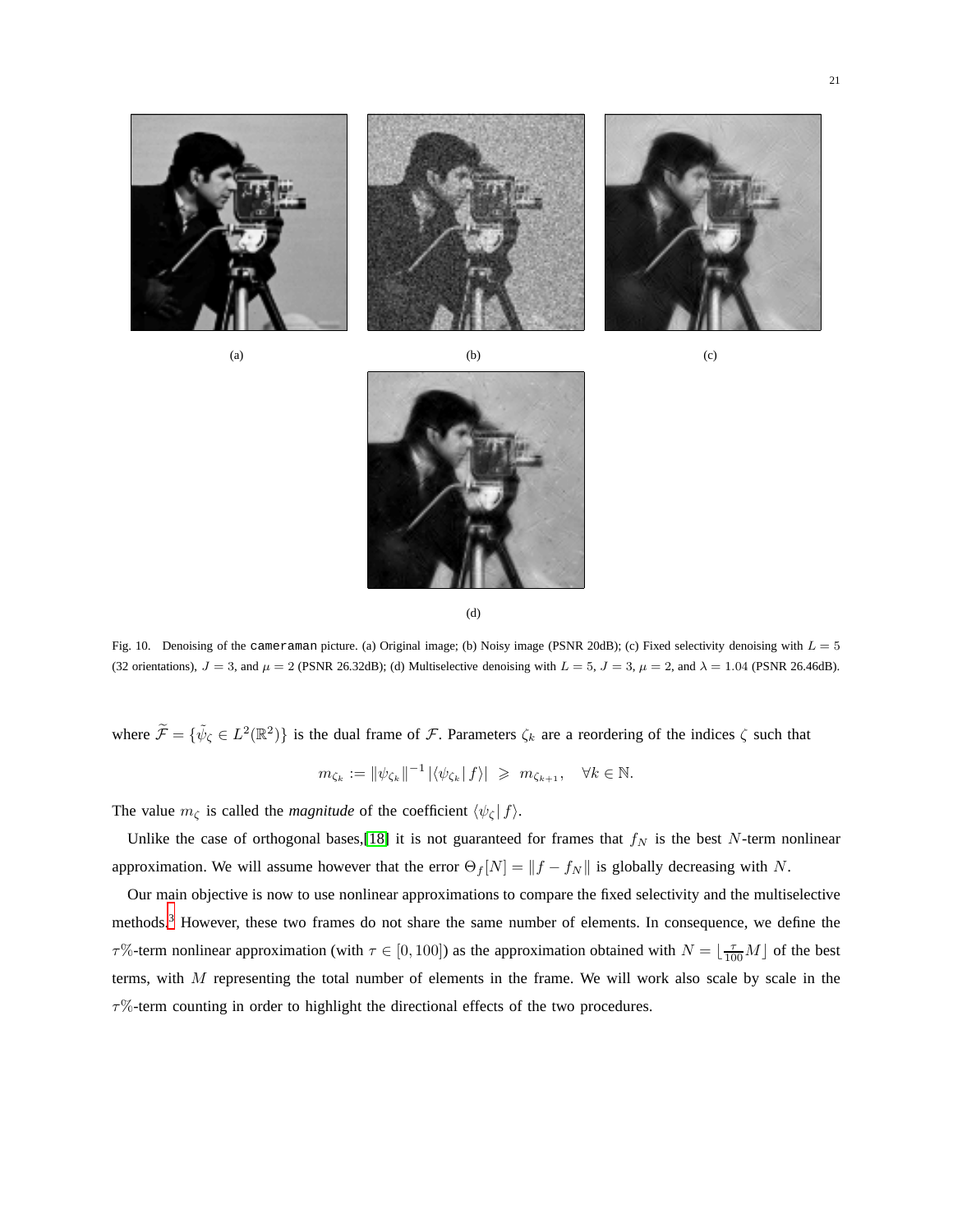

Fig. 11. Sunflower field picture, original image

## <span id="page-21-3"></span><span id="page-21-0"></span>*B. Results*

To evaluate the fixed selectivity and the multiselective methods, we analyse the image of a sunflower field (Fig. [11\)](#page-21-3). This picture presents directional objects, like the sticks and the leaves of the plants, as well more isotropic features like the dark center of the flowers. In addition, due to the angle of view of the camera, these elements appear at various scales, depending on their distance to the objective.

Figures [12\(a\)](#page-22-6) and [12\(b\)](#page-22-7) show nonlinear approximations obtained for  $1\%$  of the total number of terms in the fixed and adaptative methods respectively. In each case, we use  $L = 4$  (16 orientations) with  $J = 5$  number of scales. The corresponding qualities of the approximations, expressed in PSNR, are equal to 13.84 dB and 14.27 dB. We can observe that, without losing the main directional objects, the adaptative method displays most of the dark centers of the flowers, while they are completely absent in the fixed selectivity method. This effect can be tested at higher percentages. For instance, for 10%-term approximations, the fixed selectivity gives a PSNR of 16.72 dB (Fig. [12\(c\)\)](#page-22-8), while the adaptative one yields a quality of  $18.22 \text{ dB}$  (Fig. [12\(d\)\)](#page-22-9). The explanation to this phenomenon comes from the number of coefficients needed to render an object. To take an example, if a feature at point  $\vec{x}$  and scale  $a_j$  corresponds to a selectivity level  $\ell(\vec{x},j) = L - 1$ , the multiselective scheme saves up  $2^L - 2^{L-1} = 2^{L-1}$ coefficients, compared to a fixed selectivity decomposition of level  $L$ , which are then used to describe other features.

# IX. CONCLUSION

<span id="page-21-1"></span>We have presented a new (Littlewood-Paley) decomposition of real images, based on the concept of angular multiselectivity. The idea is that the angular selectivity of the wavelet should be adapted to the degree of isotropy of the analyzed point. Highly directional wavelets are needed for reproducing correctly sharply oriented features, but may constitute a hindrance at points around which the image is roughly isotropic. Thus, as always in wavelet

<span id="page-21-2"></span><sup>&</sup>lt;sup>3</sup>Assuming we can "count" the positions because of the discretization occuring for bandlimited functions  $f \in \mathcal{B}_{\pi}$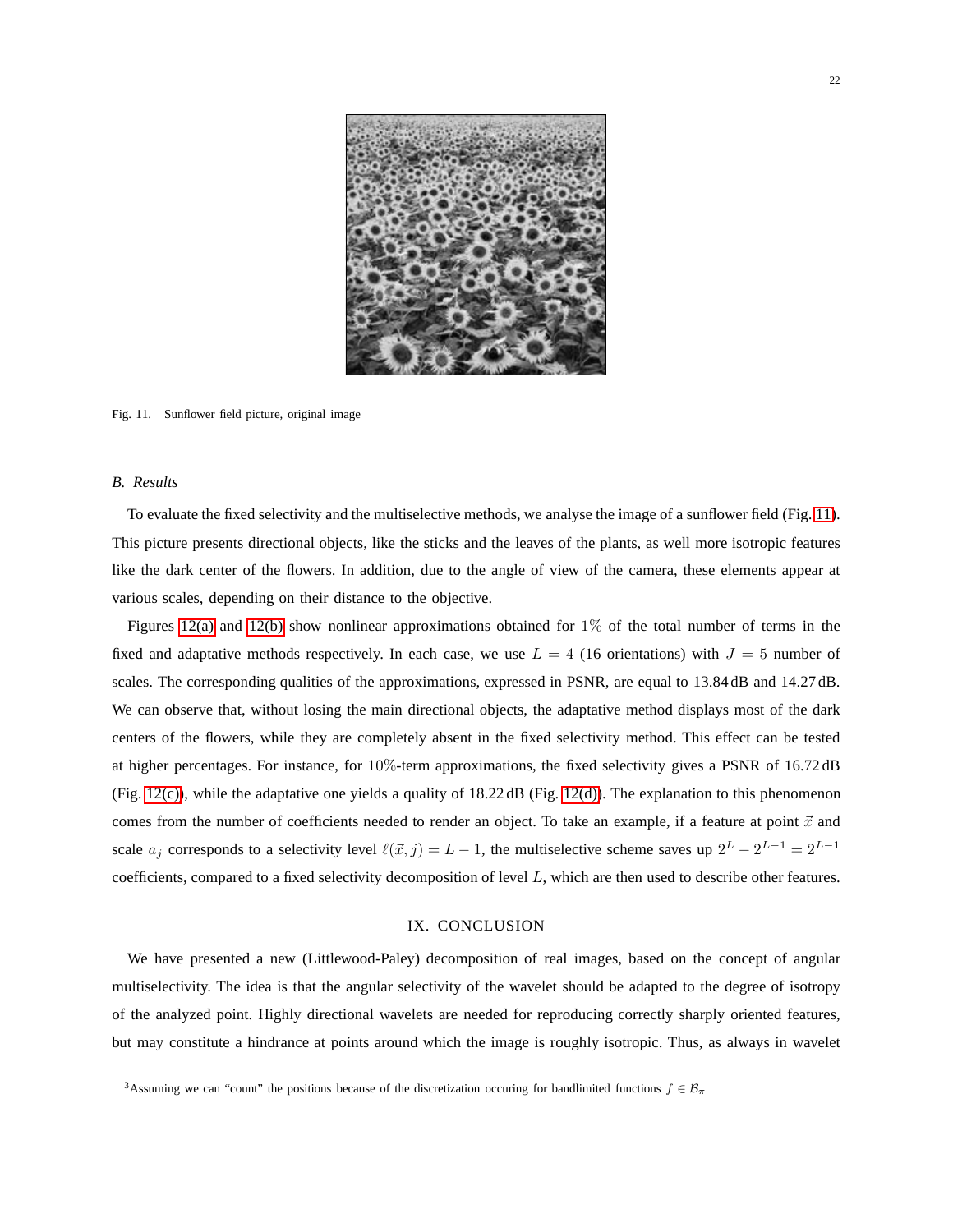<span id="page-22-6"></span>

(a)  $(b)$  (c)

<span id="page-22-8"></span><span id="page-22-7"></span>

<span id="page-22-9"></span>(d)

Fig. 12.  $\tau\%$ -term nonlinear approximations. (a) and (b) 1%-term approximation, respectively for fixed selectivity (13.84 dB) and multiselective scheme (14.27 dB). (c) and (d) 10%-term approximation, respectively for fixed selectivity (16.72 dB) and multiselective scheme (18.22 dB)

analysis, the emphasis is on the *local* character of the procedure: The analysis tool must be adapted in a dynamical way to the local features of the image, and orientation is the relevant characteristic in the present context.

Finally, as a test of the new concept, we have shown in two applications, namely image denoising and  $\tau$ %-term nonlinear approximation, that the multiselective scheme presents a clear improvement compared to a nonadaptive fixed selectivity method.

## **REFERENCES**

- <span id="page-22-2"></span><span id="page-22-1"></span><span id="page-22-0"></span>[1] J-P. Antoine, R. Murenzi, and P. Vandergheynst, Two-dimensional wavelet analysis in image processing, *Int. J. Imag. Syst. Tech.* **7** (1996) 152–165.
- <span id="page-22-3"></span>[2] J-P. Antoine, R. Murenzi, and P. Vandergheynst, Directional wavelets revisited: Cauchy wavelets and symmetry detection in patterns, *Appl. Comput. Harmon. Anal.* **6** (199) 314–345.
- <span id="page-22-4"></span>[3] A. Karasaridis and E. Simoncelli, A filter design technique for steerable pyramid image transforms, in *Int'l Conf. Acoustics Speech and Signal Processing*, (Atlanta GA), May 1996.
- <span id="page-22-5"></span>[4] E. P. Simoncelli, Bayesian denoising of visual images in the wavelet domain, in *Bayesian Inference in Wavelet Based Models*, P. Müller and B. Vidakovic, eds., 291–308, Springer-Verlag, New York, 1999.
- [5] E. Candes and D. Donoho. Curvelets: A surprisingly effective nonadaptive representation for objects with edges. In *Curve and Surface Fitting*, Nashville, TN, 1999. eds. L. L. Schumaker et al., Vanderbilt University.